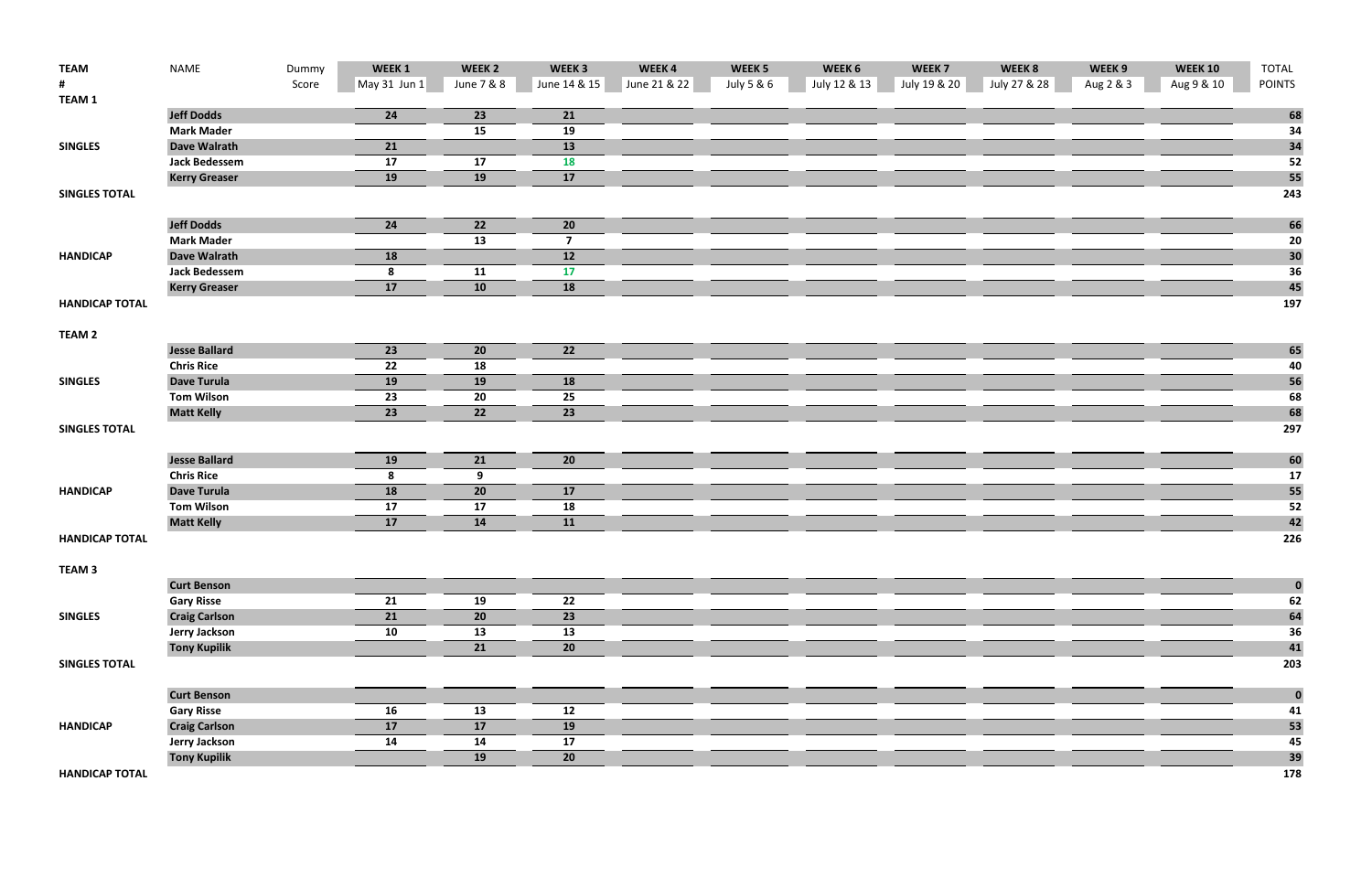| <b>TEAM</b>           | NAME                                         | Dummy | WEEK 1         | WEEK <sub>2</sub> | WEEK <sub>3</sub> | WEEK4        | WEEK <sub>5</sub> | WEEK 6       | WEEK <sub>7</sub> | WEEK 8       | WEEK 9    | <b>WEEK 10</b> | <b>TOTAL</b>  |
|-----------------------|----------------------------------------------|-------|----------------|-------------------|-------------------|--------------|-------------------|--------------|-------------------|--------------|-----------|----------------|---------------|
| #                     |                                              | Score | $May 31$ Jun 1 | June 7 & 8        | June 14 & 15      | June 21 & 22 | July 5 & 6        | July 12 & 13 | July 19 & 20      | July 27 & 28 | Aug 2 & 3 | Aug 9 & 10     | <b>POINTS</b> |
|                       |                                              |       |                |                   |                   |              |                   |              |                   |              |           |                |               |
| <b>TEAM 4</b>         | <b>Dave Athey</b>                            |       | 25             | 23                | 23                |              |                   |              |                   |              |           |                |               |
|                       | <b>Mark Wade</b>                             |       |                | 23                |                   |              |                   |              |                   |              |           |                | 71            |
|                       | <b>Ted Lewis</b>                             |       | 23<br>18       | 18                | 23                |              |                   |              |                   |              |           |                | 69            |
| <b>SINGLES</b>        |                                              |       |                | 17                | 21                |              |                   |              |                   |              |           |                | 57            |
|                       | <b>Bonnie Athey</b><br><b>Garrett Lowham</b> |       | 15<br>21       | 21                | 18                |              |                   |              |                   |              |           |                | 50            |
| <b>SINGLES TOTAL</b>  |                                              |       |                |                   | 24                |              |                   |              |                   |              |           |                | 66<br>313     |
|                       |                                              |       |                |                   |                   |              |                   |              |                   |              |           |                |               |
|                       | <b>Dave Athey</b>                            |       | 23             | 22                | 18                |              |                   |              |                   |              |           |                | 63            |
|                       | <b>Mark Wade</b>                             |       | 17             | 20                | 18                |              |                   |              |                   |              |           |                | 55            |
| <b>HANDICAP</b>       | <b>Ted Lewis</b>                             |       | 14             | <b>18</b>         | 15                |              |                   |              |                   |              |           |                | 47            |
|                       | <b>Bonnie Athey</b>                          |       | 9              | 15                | 19                |              |                   |              |                   |              |           |                | 43            |
|                       | <b>Garrett Lowham</b>                        |       | 17             | 15                | 19                |              |                   |              |                   |              |           |                | 51            |
| <b>HANDICAP TOTAL</b> |                                              |       |                |                   |                   |              |                   |              |                   |              |           |                | 259           |
|                       |                                              |       |                |                   |                   |              |                   |              |                   |              |           |                |               |
| TEAM <sub>5</sub>     |                                              |       |                |                   |                   |              |                   |              |                   |              |           |                |               |
|                       | <b>Kent Satake</b>                           |       | 22             | 25                | 24                |              |                   |              |                   |              |           |                | 71            |
|                       | <b>Waylon Satake</b>                         |       | 23             | 22                | 23                |              |                   |              |                   |              |           |                | 68            |
| <b>SINGLES</b>        | <b>Jim Southards</b>                         |       | 25             | 22                | 23                |              |                   |              |                   |              |           |                | 70            |
|                       | J.D. Isaacs                                  |       | 19             | 16                | 23                |              |                   |              |                   |              |           |                | 58            |
|                       | <b>Joe Wheat</b>                             |       | 24             | 22                | 21                |              |                   |              |                   |              |           |                | 67            |
| <b>SINGLES TOTAL</b>  |                                              |       |                |                   |                   |              |                   |              |                   |              |           |                | 334           |
|                       | <b>Kent Satake</b>                           |       | 23             | 20                | 23                |              |                   |              |                   |              |           |                | 66            |
|                       | <b>Waylon Satake</b>                         |       | 20             | 20                | 17                |              |                   |              |                   |              |           |                | 57            |
| <b>HANDICAP</b>       | <b>Jim Southards</b>                         |       | 22             | 17                | $17$              |              |                   |              |                   |              |           |                | 56            |
|                       | J.D. Isaacs                                  |       | 17             | 14                | 17                |              |                   |              |                   |              |           |                | 48            |
|                       | <b>Joe Wheat</b>                             |       | 17             | 23                | 21                |              |                   |              |                   |              |           |                | 61            |
| <b>HANDICAP TOTAL</b> |                                              |       |                |                   |                   |              |                   |              |                   |              |           |                | 288           |
|                       |                                              |       |                |                   |                   |              |                   |              |                   |              |           |                |               |
| TEAM 6                |                                              |       |                |                   |                   |              |                   |              |                   |              |           |                |               |
|                       | <b>BreAnna Bustos</b>                        |       | 18             | 23                | 19                |              |                   |              |                   |              |           |                | 60            |
|                       | <b>Maggie Johnson</b>                        |       | 13             |                   |                   |              |                   |              |                   |              |           |                | 13            |
| <b>SINGLES</b>        | <b>Dominique Lujan</b>                       |       | 19             | 20                | 8                 |              |                   |              |                   |              |           |                | 47            |
|                       | <b>Stacey Harvey</b>                         |       | 10             | 15                | 19                |              |                   |              |                   |              |           |                | 44            |
|                       | <b>Tonya Nielson</b>                         |       | 6              |                   | 16                |              |                   |              |                   |              |           |                | 22            |
| <b>SINGLES TOTAL</b>  |                                              |       |                |                   |                   |              |                   |              |                   |              |           |                | 186           |
|                       |                                              |       |                |                   |                   |              |                   |              |                   |              |           |                |               |
|                       | <b>BreAnna Bustos</b>                        |       | 21             | <b>18</b>         | 23                |              |                   |              |                   |              |           |                | 62            |
|                       | <b>Maggie Johnson</b>                        |       | 13             |                   |                   |              |                   |              |                   |              |           |                | 13            |
| <b>HANDICAP</b>       | <b>Dominique Lujan</b>                       |       | 17             | 10                | 6                 |              |                   |              |                   |              |           |                | 33            |
|                       | <b>Stacey Harvey</b>                         |       | 9              | 6                 | 15                |              |                   |              |                   |              |           |                | 30            |
| <b>HANDICAP TOTAL</b> | <b>Tonya Nielson</b>                         |       | 5 <sub>1</sub> |                   | 15                |              |                   |              |                   |              |           |                | 20<br>158     |
|                       |                                              |       |                |                   |                   |              |                   |              |                   |              |           |                |               |

**HANDICAP**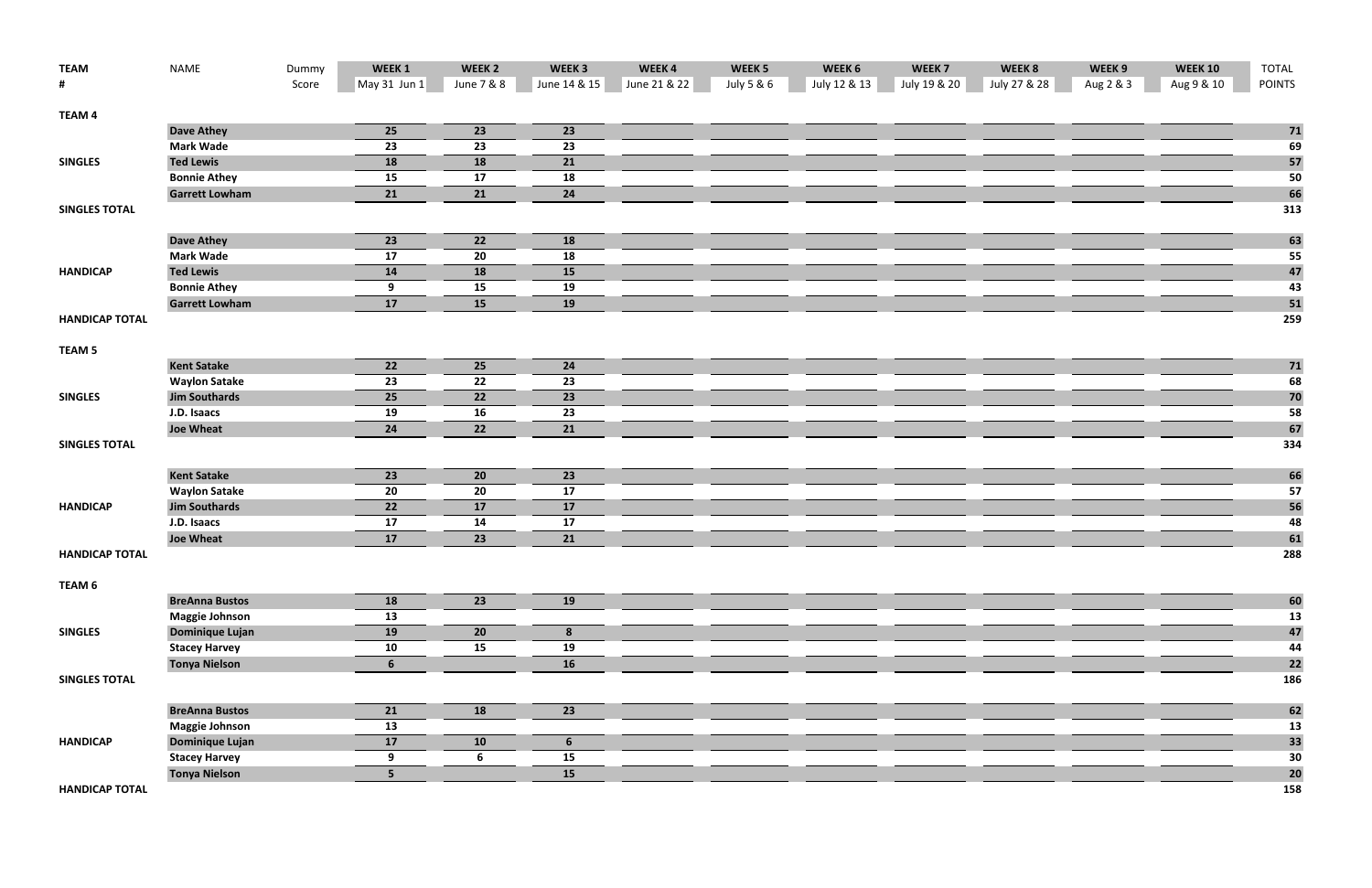| <b>TEAM</b>           | <b>NAME</b>                             | Dummy | WEEK 1              | WEEK <sub>2</sub>             | WEEK <sub>3</sub> | WEEK4        | WEEK <sub>5</sub> | WEEK 6       | WEEK <sub>7</sub> | WEEK 8       | WEEK 9    | <b>WEEK 10</b> | <b>TOTAL</b>  |
|-----------------------|-----------------------------------------|-------|---------------------|-------------------------------|-------------------|--------------|-------------------|--------------|-------------------|--------------|-----------|----------------|---------------|
| #                     |                                         | Score | May 31 Jun 1        | June 7 & 8                    | June 14 & 15      | June 21 & 22 | July 5 & 6        | July 12 & 13 | July 19 & 20      | July 27 & 28 | Aug 2 & 3 | Aug 9 & 10     | <b>POINTS</b> |
| <b>TEAM7</b>          |                                         |       |                     |                               |                   |              |                   |              |                   |              |           |                |               |
|                       | <b>Darby Turman</b>                     |       | 12                  | $\overline{\mathbf{4}}$       | 9                 |              |                   |              |                   |              |           |                | <b>25</b>     |
|                       | <b>Ted Fritz</b>                        |       | 18                  | 18                            | 20                |              |                   |              |                   |              |           |                | 56            |
| <b>SINGLES</b>        | <b>Ross McGee</b>                       |       | 20                  | 22                            | 23                |              |                   |              |                   |              |           |                | 65            |
|                       | <b>Ryan Brown</b>                       |       | 21                  | 21                            | 18                |              |                   |              |                   |              |           |                | 60            |
|                       | <b>Mike Cunningham</b>                  |       | 14                  | <b>16</b>                     |                   |              |                   |              |                   |              |           |                | 30            |
| <b>SINGLES TOTAL</b>  |                                         |       |                     |                               |                   |              |                   |              |                   |              |           |                | 236           |
|                       | <b>Darby Turman</b>                     |       | 10                  | 9                             | 9                 |              |                   |              |                   |              |           |                | <b>28</b>     |
|                       | <b>Ted Fritz</b>                        |       | 15                  | 19                            | ${\bf 17}$        |              |                   |              |                   |              |           |                | 51            |
| <b>HANDICAP</b>       | <b>Ross McGee</b>                       |       | 14                  | 12                            | 19                |              |                   |              |                   |              |           |                | 45            |
|                       | <b>Ryan Brown</b>                       |       | 18                  | 17                            | 14                |              |                   |              |                   |              |           |                | 49            |
|                       | <b>Mike Cunningham</b>                  |       | 18                  | 11                            |                   |              |                   |              |                   |              |           |                | 29            |
| <b>HANDICAP TOTAL</b> |                                         |       |                     |                               |                   |              |                   |              |                   |              |           |                | 202           |
|                       |                                         |       |                     |                               |                   |              |                   |              |                   |              |           |                |               |
| TEAM <sub>8</sub>     |                                         |       |                     |                               |                   |              |                   |              |                   |              |           |                |               |
|                       | <b>Tara Smith</b>                       |       | 15                  | 17                            | 18                |              |                   |              |                   |              |           |                | 50            |
|                       | <b>Kim Cameron</b>                      |       | 13                  | 12                            | 17                |              |                   |              |                   |              |           |                | 42            |
| <b>SINGLES</b>        | <b>Sage Loecker</b>                     |       | 9 <sub>o</sub>      | 8                             | 12                |              |                   |              |                   |              |           |                | 29            |
|                       | <b>Kim Meyer</b>                        |       | 13                  | 11                            | 11                |              |                   |              |                   |              |           |                | 35            |
|                       | <b>Kaelynn Isaccs</b>                   |       | 13                  | 9                             | 18                |              |                   |              |                   |              |           |                | 40            |
| <b>SINGLES TOTAL</b>  |                                         |       |                     |                               |                   |              |                   |              |                   |              |           |                | 196           |
|                       |                                         |       |                     |                               |                   |              |                   |              |                   |              |           |                |               |
|                       | <b>Tara Smith</b>                       |       | 11                  | <b>19</b>                     | 15                |              |                   |              |                   |              |           |                | 45            |
|                       | <b>Kim Cameron</b>                      |       | 9<br>$\overline{7}$ | 8                             | 13                |              |                   |              |                   |              |           |                | 30            |
| <b>HANDICAP</b>       | <b>Sage Loecker</b><br><b>Kim Meyer</b> |       |                     | 8                             | 10                |              |                   |              |                   |              |           |                | 25<br>20      |
|                       | <b>Kaelynn Isaccs</b>                   |       | 6<br>$\boxed{13}$   | $\overline{\mathbf{3}}$<br>12 | 11<br>15          |              |                   |              |                   |              |           |                | 40            |
| <b>HANDICAP TOTAL</b> |                                         |       |                     |                               |                   |              |                   |              |                   |              |           |                | 160           |
|                       |                                         |       |                     |                               |                   |              |                   |              |                   |              |           |                |               |
| TEAM 9                |                                         |       |                     |                               |                   |              |                   |              |                   |              |           |                |               |
|                       | <b>John Rindler</b>                     |       | 22                  | 22                            | 22                |              |                   |              |                   |              |           |                | 66            |
|                       | <b>Connor Rindler</b>                   |       | 20                  | 21                            | 14                |              |                   |              |                   |              |           |                | 55            |
| <b>SINGLES</b>        | <b>Barry Matlack</b>                    |       | 16                  | 16                            | 13                |              |                   |              |                   |              |           |                | 45            |
|                       | <b>Brittney Rindler</b>                 |       | 10                  | 17                            | 15                |              |                   |              |                   |              |           |                | 42            |
|                       | <b>Colton Rindler</b>                   |       | 12                  | 22                            | 22                |              |                   |              |                   |              |           |                | 56            |
| <b>SINGLES TOTAL</b>  |                                         |       |                     |                               |                   |              |                   |              |                   |              |           |                | 264           |
|                       | <b>John Rindler</b>                     |       | 21                  | 22                            | 24                |              |                   |              |                   |              |           |                | 67            |
|                       | <b>Connor Rindler</b>                   |       | 18                  | 22                            | 12                |              |                   |              |                   |              |           |                | 52            |
| <b>HANDICAP</b>       | <b>Barry Matlack</b>                    |       | 22                  | 13                            | 12                |              |                   |              |                   |              |           |                | 47            |
|                       | <b>Brittney Rindler</b>                 |       | 12                  | 13                            | 15                |              |                   |              |                   |              |           |                | 40            |
|                       | <b>Colton Rindler</b>                   |       | 16                  | 20                            | 17                |              |                   |              |                   |              |           |                | 53            |

**HANDICAPTOTAL 259**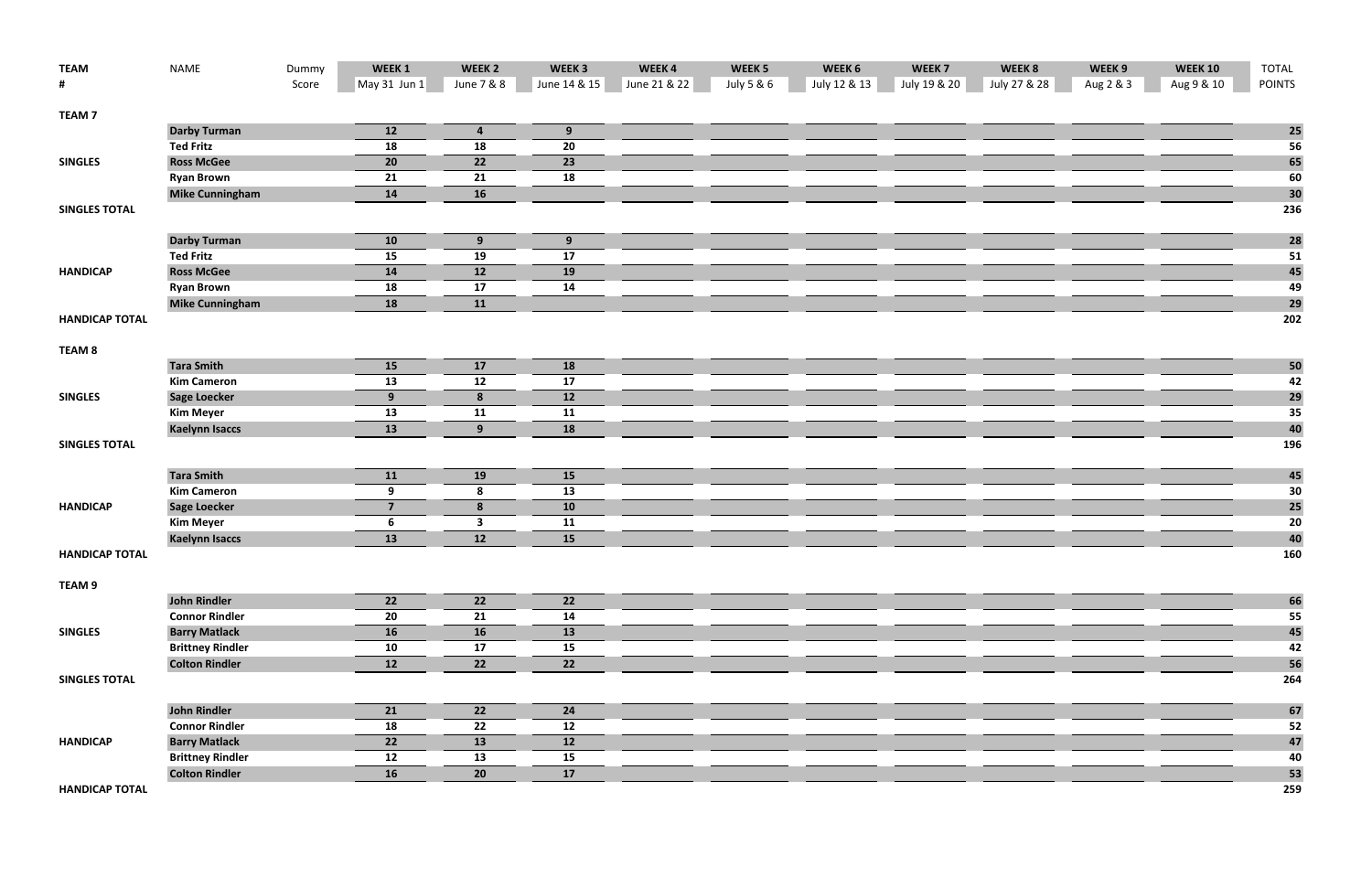| <b>TEAM</b>           | <b>NAME</b>           | Dummy | WEEK 1          | WEEK <sub>2</sub> | WEEK <sub>3</sub> | WEEK4        | WEEK <sub>5</sub> | WEEK 6       | WEEK <sub>7</sub> | WEEK 8       | WEEK 9    | <b>WEEK 10</b> | <b>TOTAL</b>  |
|-----------------------|-----------------------|-------|-----------------|-------------------|-------------------|--------------|-------------------|--------------|-------------------|--------------|-----------|----------------|---------------|
| #                     |                       | Score | May 31 Jun 1    | June 7 & 8        | June 14 & 15      | June 21 & 22 | July 5 & 6        | July 12 & 13 | July 19 & 20      | July 27 & 28 | Aug 2 & 3 | Aug 9 & 10     | <b>POINTS</b> |
| TEAM 10               |                       |       |                 |                   |                   |              |                   |              |                   |              |           |                |               |
|                       | <b>Graham Cox</b>     |       | 24              | 25                | 24                |              |                   |              |                   |              |           |                | 73            |
|                       | <b>Jacob McElwee</b>  |       |                 | 19                | 17                |              |                   |              |                   |              |           |                | 36            |
| <b>SINGLES</b>        | <b>Ray McElwee</b>    |       | 24              | 23                | 16                |              |                   |              |                   |              |           |                | 63            |
|                       | <b>Kevin Gallegos</b> |       |                 | 19                |                   |              |                   |              |                   |              |           |                | 19            |
|                       | <b>Hunter Johnson</b> |       | 15              | <b>16</b>         | 18                |              |                   |              |                   |              |           |                | 49            |
| <b>SINGLES TOTAL</b>  |                       |       |                 |                   |                   |              |                   |              |                   |              |           |                | 240           |
|                       | <b>Graham Cox</b>     |       | 22              | 22                | 23                |              |                   |              |                   |              |           |                | 67            |
|                       | <b>Jacob McElwee</b>  |       |                 | 16                | 15                |              |                   |              |                   |              |           |                | 31            |
| <b>HANDICAP</b>       | <b>Ray McElwee</b>    |       | 14              | 17                | 10                |              |                   |              |                   |              |           |                | 41            |
|                       | <b>Kevin Gallegos</b> |       |                 | 17                |                   |              |                   |              |                   |              |           |                | 17            |
|                       | <b>Hunter Johnson</b> |       | 15              | 14                | 14                |              |                   |              |                   |              |           |                | 43            |
| <b>HANDICAP TOTAL</b> |                       |       |                 |                   |                   |              |                   |              |                   |              |           |                | 199           |
| TEAM 11               |                       |       |                 |                   |                   |              |                   |              |                   |              |           |                |               |
|                       | <b>Duane Toro</b>     |       | 22              | <b>16</b>         | 10                |              |                   |              |                   |              |           |                | 48            |
|                       | <b>Shawn Moore</b>    |       | 23              | 15                | 14                |              |                   |              |                   |              |           |                | 52            |
| <b>SINGLES</b>        | <b>Bob Davis</b>      |       | $\overline{22}$ | 20                | 19                |              |                   |              |                   |              |           |                | 61            |
|                       | <b>Quade Romsa</b>    |       | 25              | 23                | 19                |              |                   |              |                   |              |           |                | 67            |
|                       | <b>Mark Gunnerson</b> |       | 21              | 21                | 18                |              |                   |              |                   |              |           |                | 60            |
| <b>SINGLES TOTAL</b>  |                       |       |                 |                   |                   |              |                   |              |                   |              |           |                | 288           |
|                       | <b>Duane Toro</b>     |       | 18              | 9                 | 10                |              |                   |              |                   |              |           |                | 37            |
|                       | <b>Shawn Moore</b>    |       | 13              | 12                | 8                 |              |                   |              |                   |              |           |                | 33            |
| <b>HANDICAP</b>       | <b>Bob Davis</b>      |       | 16              | 16                | 9                 |              |                   |              |                   |              |           |                | 41            |
|                       | <b>Quade Romsa</b>    |       | 19              | 19                | 15                |              |                   |              |                   |              |           |                | 53            |
|                       | <b>Mark Gunnerson</b> |       | 16              | 17                | 19                |              |                   |              |                   |              |           |                | 52            |
| <b>HANDICAP TOTAL</b> |                       |       |                 |                   |                   |              |                   |              |                   |              |           |                | 216           |
| TEAM 12               |                       |       |                 |                   |                   |              |                   |              |                   |              |           |                |               |
|                       | <b>Blaine Smith</b>   |       | 24              | 24                | <b>15</b>         |              |                   |              |                   |              |           |                | 63            |
|                       | <b>Nate Nielson</b>   |       |                 |                   | 18                |              |                   |              |                   |              |           |                | 18            |
| <b>SINGLES</b>        | <b>Robert Nielson</b> |       |                 | 24                | 20                |              |                   |              |                   |              |           |                | 44            |
|                       | Levi Majewski         |       | 22              | 20                | 19                |              |                   |              |                   |              |           |                | 61            |
|                       | <b>Billy Myer</b>     |       | 24              | 22                | 25                |              |                   |              |                   |              |           |                | 71            |
| <b>SINGLES TOTAL</b>  |                       |       |                 |                   |                   |              |                   |              |                   |              |           |                | 257           |
|                       | <b>Blaine Smith</b>   |       | 20              | <b>18</b>         | 21                |              |                   |              |                   |              |           |                | 59            |
|                       | <b>Nate Nielson</b>   |       |                 |                   | 12                |              |                   |              |                   |              |           |                | 12            |
| <b>HANDICAP</b>       | <b>Robert Nielson</b> |       |                 | 22                | 18                |              |                   |              |                   |              |           |                | 40            |
|                       | Levi Majewski         |       | 19              | 9                 | 11                |              |                   |              |                   |              |           |                | 39            |
|                       | <b>Billy Myer</b>     |       | 18              | 21                | 17                |              |                   |              |                   |              |           |                | 56            |
| <b>HANDICAP TOTAL</b> |                       |       |                 |                   |                   |              |                   |              |                   |              |           |                | 206           |

**HANDICAP**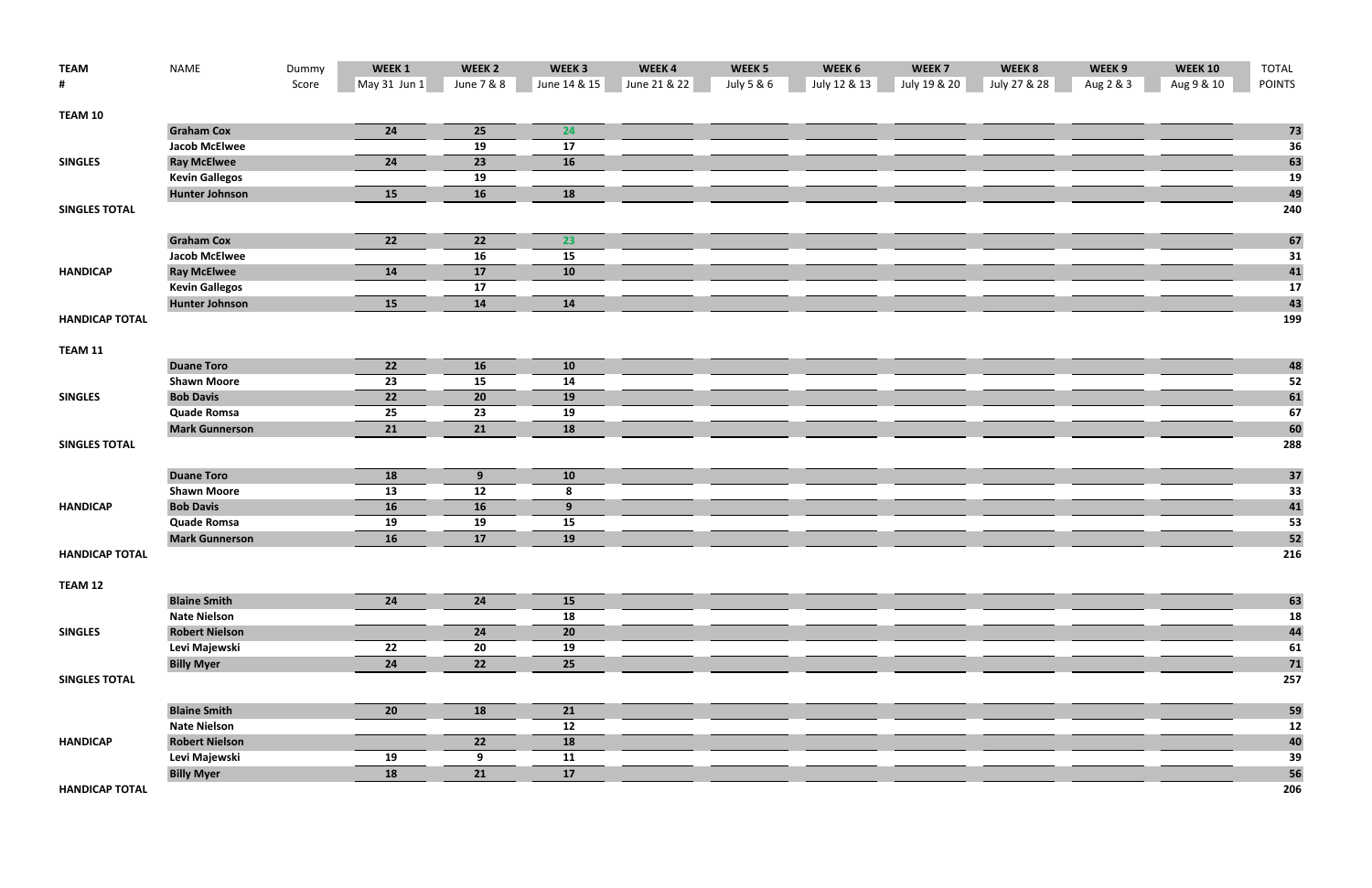| <b>TEAM</b>           | <b>NAME</b>              | Dummy | WEEK 1         | WEEK <sub>2</sub> | WEEK <sub>3</sub>       | WEEK4        | WEEK <sub>5</sub> | WEEK 6       | WEEK <sub>7</sub> | WEEK 8       | WEEK 9    | <b>WEEK 10</b> | <b>TOTAL</b>  |
|-----------------------|--------------------------|-------|----------------|-------------------|-------------------------|--------------|-------------------|--------------|-------------------|--------------|-----------|----------------|---------------|
| #                     |                          | Score | May 31 Jun 1   | June 7 & 8        | June 14 & 15            | June 21 & 22 | July 5 & 6        | July 12 & 13 | July 19 & 20      | July 27 & 28 | Aug 2 & 3 | Aug 9 & 10     | <b>POINTS</b> |
| TEAM 13               |                          |       |                |                   |                         |              |                   |              |                   |              |           |                |               |
|                       | <b>Jaxen Knaub</b>       |       | 22             | 20                | 20                      |              |                   |              |                   |              |           |                | 62            |
|                       | <b>Porter Trabing</b>    |       | 22             | 13                | 16                      |              |                   |              |                   |              |           |                | 51            |
| <b>SINGLES</b>        | <b>Xavier Crater</b>     |       | 17             | 17                | 12                      |              |                   |              |                   |              |           |                | 46            |
|                       | <b>Paul Crater</b>       |       | 9              | 17                | 11                      |              |                   |              |                   |              |           |                | 37            |
|                       | <b>Grahm Jaques</b>      |       | 19             | <b>15</b>         | 13                      |              |                   |              |                   |              |           |                | 47            |
| <b>SINGLES TOTAL</b>  |                          |       |                |                   |                         |              |                   |              |                   |              |           |                | 243           |
|                       | <b>Jaxen Knaub</b>       |       | 16             | 10                | 17                      |              |                   |              |                   |              |           |                | 43            |
|                       | <b>Porter Trabing</b>    |       | 24             | 17                | 8                       |              |                   |              |                   |              |           |                | 49            |
| <b>HANDICAP</b>       | <b>Xavier Crater</b>     |       | 11             | <b>12</b>         | 13                      |              |                   |              |                   |              |           |                | 36            |
|                       | <b>Paul Crater</b>       |       | 8              | 15                | 10                      |              |                   |              |                   |              |           |                | 33            |
|                       | <b>Grahm Jaques</b>      |       | 13             | 13                | 15                      |              |                   |              |                   |              |           |                | 41            |
| <b>HANDICAP TOTAL</b> |                          |       |                |                   |                         |              |                   |              |                   |              |           |                | 202           |
| TEAM 14               |                          |       |                |                   |                         |              |                   |              |                   |              |           |                |               |
|                       | <b>Charlie Bean</b>      |       | 17             | <b>19</b>         | 20                      |              |                   |              |                   |              |           |                | 56            |
|                       | Dee Dee Hawk             |       | 16             | 14                | 15                      |              |                   |              |                   |              |           |                | 45            |
| <b>SINGLES</b>        | <b>Kim Epler</b>         |       | 19             | 22                | 18                      |              |                   |              |                   |              |           |                | 59            |
|                       | <b>Mark Doyle</b>        |       | 21             | 16                | 21                      |              |                   |              |                   |              |           |                | 58            |
|                       | <b>Hal Embree</b>        |       |                | 13                | 17                      |              |                   |              |                   |              |           |                | 30            |
| <b>SINGLES TOTAL</b>  |                          |       |                |                   |                         |              |                   |              |                   |              |           |                | 248           |
|                       | <b>Charlie Bean</b>      |       | 10             | 12                | 19                      |              |                   |              |                   |              |           |                | 41            |
|                       | Dee Dee Hawk             |       | 17             | 16                | 12                      |              |                   |              |                   |              |           |                | 45            |
| <b>HANDICAP</b>       | <b>Kim Epler</b>         |       | 15             | 22                | 17                      |              |                   |              |                   |              |           |                | 54            |
|                       | <b>Mark Doyle</b>        |       | 16             | 19                | 13                      |              |                   |              |                   |              |           |                | 48            |
|                       | <b>Hal Embree</b>        |       | 13             | 8                 | 14                      |              |                   |              |                   |              |           |                | 35            |
| <b>HANDICAP TOTAL</b> |                          |       |                |                   |                         |              |                   |              |                   |              |           |                | 223           |
| TEAM 15               |                          |       |                |                   |                         |              |                   |              |                   |              |           |                |               |
|                       | <b>Dawson Poteet</b>     |       | 23             | 24                | 19                      |              |                   |              |                   |              |           |                | 66            |
|                       | <b>Dakota Poteet</b>     |       | 18             | 18                | 22                      |              |                   |              |                   |              |           |                | 58            |
| <b>SINGLES</b>        | <b>Mich Edwards</b>      |       | 14             |                   |                         |              |                   |              |                   |              |           |                | 14            |
|                       | <b>Marshall McFarlan</b> |       | 15             | 18                | 17                      |              |                   |              |                   |              |           |                | 50            |
|                       | <b>Aresenio Lemus</b>    |       | 13             | 9                 | 12                      |              |                   |              |                   |              |           |                | 34            |
| <b>SINGLES TOTAL</b>  |                          |       |                |                   |                         |              |                   |              |                   |              |           |                | 222           |
|                       | <b>Dawson Poteet</b>     |       | 20             | 24                | 23                      |              |                   |              |                   |              |           |                | 67            |
|                       | <b>Dakota Poteet</b>     |       | 21             | 20                | 14                      |              |                   |              |                   |              |           |                | 55            |
| <b>HANDICAP</b>       | <b>Mich Edwards</b>      |       | 14             |                   |                         |              |                   |              |                   |              |           |                | 14            |
|                       | <b>Marshall McFarlan</b> |       | 13             | 11                | 12                      |              |                   |              |                   |              |           |                | 36            |
|                       | <b>Aresenio Lemus</b>    |       | $\overline{4}$ | 10                | $\overline{\mathbf{4}}$ |              |                   |              |                   |              |           |                | 18            |

**HANDICAPTOTAL 190**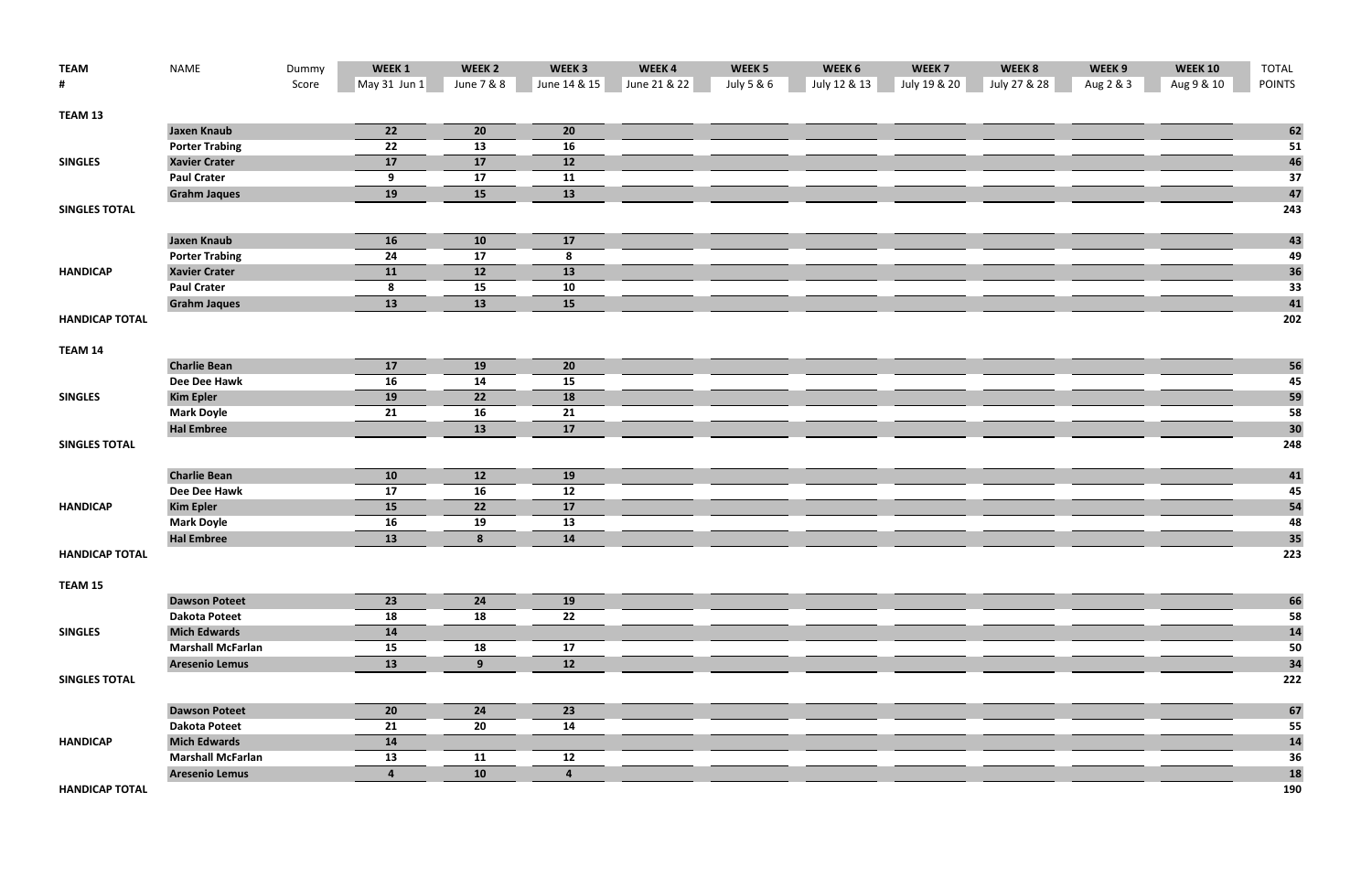| <b>TEAM</b>           | <b>NAME</b>           | Dummy | WEEK 1       | WEEK <sub>2</sub> | WEEK <sub>3</sub> | WEEK4        | WEEK <sub>5</sub> | WEEK 6       | WEEK <sub>7</sub> | WEEK 8       | WEEK 9    | <b>WEEK 10</b> | <b>TOTAL</b>                           |
|-----------------------|-----------------------|-------|--------------|-------------------|-------------------|--------------|-------------------|--------------|-------------------|--------------|-----------|----------------|----------------------------------------|
| #                     |                       | Score | May 31 Jun 1 | June 7 & 8        | June 14 & 15      | June 21 & 22 | July 5 & 6        | July 12 & 13 | July 19 & 20      | July 27 & 28 | Aug 2 & 3 | Aug 9 & 10     | <b>POINTS</b>                          |
| TEAM 16               |                       |       |              |                   |                   |              |                   |              |                   |              |           |                |                                        |
|                       | <b>James Johnson</b>  |       | 16           | 12                | 14                |              |                   |              |                   |              |           |                | 42                                     |
|                       | <b>Mike Scott</b>     |       | 22           | 24                | 14                |              |                   |              |                   |              |           |                | 60                                     |
| <b>SINGLES</b>        | <b>Steve Leinen</b>   |       | 22           | 23                |                   |              |                   |              |                   |              |           |                | 45                                     |
|                       | <b>Ed Nowak</b>       |       | 9            | 13                | 20                |              |                   |              |                   |              |           |                | 42                                     |
|                       | <b>Mark Shively</b>   |       | 17           | 21                | 16                |              |                   |              |                   |              |           |                | 54                                     |
| <b>SINGLES TOTAL</b>  |                       |       |              |                   |                   |              |                   |              |                   |              |           |                | 243                                    |
|                       | <b>James Johnson</b>  |       | 12           | 8                 | 12                |              |                   |              |                   |              |           |                | 32                                     |
|                       | <b>Mike Scott</b>     |       | 21           | 17                | 16                |              |                   |              |                   |              |           |                | 54                                     |
| <b>HANDICAP</b>       | <b>Steve Leinen</b>   |       | 17           | 21                |                   |              |                   |              |                   |              |           |                | 38                                     |
|                       | <b>Ed Nowak</b>       |       | 9            | $\overline{7}$    | 10                |              |                   |              |                   |              |           |                | <b>26</b>                              |
|                       | <b>Mark Shively</b>   |       | 8            | 10                | 9                 |              |                   |              |                   |              |           |                | 27                                     |
| <b>HANDICAP TOTAL</b> |                       |       |              |                   |                   |              |                   |              |                   |              |           |                | 177                                    |
| TEAM 17               |                       |       |              |                   |                   |              |                   |              |                   |              |           |                |                                        |
|                       | <b>Esther McGann</b>  |       | 10           | 12                | 12                |              |                   |              |                   |              |           |                | 34                                     |
|                       | <b>Tony McGann</b>    |       | 20           | 16                | 13                |              |                   |              |                   |              |           |                | 49                                     |
| <b>SINGLES</b>        | <b>Emily Hirsch</b>   |       | 9            | $\overline{7}$    |                   |              |                   |              |                   |              |           |                | $\begin{array}{c} 16 \\ 0 \end{array}$ |
|                       | Open                  |       |              |                   |                   |              |                   |              |                   |              |           |                |                                        |
|                       | <b>Scott Barry</b>    |       | 23           | 21                | 21                |              |                   |              |                   |              |           |                | 65                                     |
| <b>SINGLES TOTAL</b>  |                       |       |              |                   |                   |              |                   |              |                   |              |           |                | 164                                    |
|                       | <b>Esther McGann</b>  |       | 12           | 12                | 10                |              |                   |              |                   |              |           |                | 34                                     |
|                       | <b>Tony McGann</b>    |       | 11           | 14                | 10                |              |                   |              |                   |              |           |                | 35                                     |
| <b>HANDICAP</b>       | <b>Emily Hirsch</b>   |       | 8            | 9                 |                   |              |                   |              |                   |              |           |                | $\begin{array}{c} 17 \\ 0 \end{array}$ |
|                       | Open                  |       |              |                   |                   |              |                   |              |                   |              |           |                |                                        |
|                       | <b>Scott Barry</b>    |       | 20           | 17                | 8                 |              |                   |              |                   |              |           |                | 45                                     |
| <b>HANDICAP TOTAL</b> |                       |       |              |                   |                   |              |                   |              |                   |              |           |                | 131                                    |
| TEAM 18               |                       |       |              |                   |                   |              |                   |              |                   |              |           |                |                                        |
|                       | <b>Steve Wheat</b>    |       | 22           | 23                | 21                |              |                   |              |                   |              |           |                | 66                                     |
|                       | <b>Clay Cass</b>      |       | 22           | 20                | 22                |              |                   |              |                   |              |           |                | 64                                     |
| <b>SINGLES</b>        | <b>Murray Hill</b>    |       | 24           | 22                | 21                |              |                   |              |                   |              |           |                | 67                                     |
|                       | <b>Mike Mudler</b>    |       | 14           | 18                | 20                |              |                   |              |                   |              |           |                | 52                                     |
|                       | <b>Justin Pickard</b> |       | 25           | 24                | 19                |              |                   |              |                   |              |           |                | 68                                     |
| <b>SINGLES TOTAL</b>  |                       |       |              |                   |                   |              |                   |              |                   |              |           |                | 317                                    |
|                       | <b>Steve Wheat</b>    |       | 15           | <b>19</b>         | 22                |              |                   |              |                   |              |           |                | 56                                     |
|                       | <b>Clay Cass</b>      |       | 22           | 15                | 21                |              |                   |              |                   |              |           |                | 58                                     |
| <b>HANDICAP</b>       | <b>Murray Hill</b>    |       | 21           | 18                | 19                |              |                   |              |                   |              |           |                | 58                                     |
|                       | <b>Mike Mudler</b>    |       | 15           | 19                | 18                |              |                   |              |                   |              |           |                | 52                                     |
|                       | <b>Justin Pickard</b> |       | 19           | 21                | 16                |              |                   |              |                   |              |           |                | 56                                     |
| <b>HANDICAP TOTAL</b> |                       |       |              |                   |                   |              |                   |              |                   |              |           |                | 280                                    |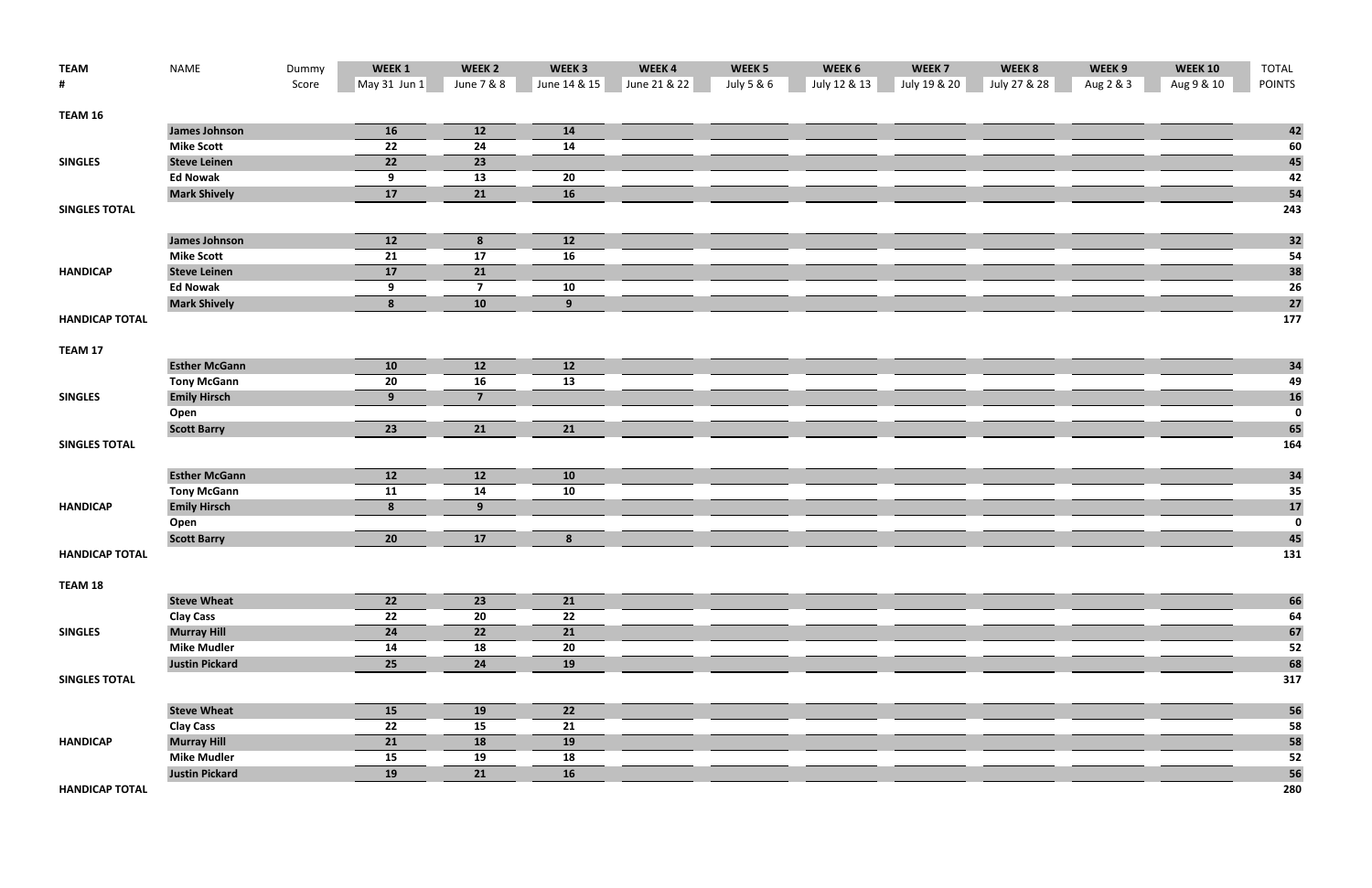| <b>TEAM</b>           | <b>NAME</b>               | Dummy | WEEK 1       | WEEK <sub>2</sub> | WEEK <sub>3</sub> | WEEK4        | WEEK <sub>5</sub> | WEEK 6       | WEEK <sub>7</sub> | WEEK 8       | WEEK 9    | <b>WEEK 10</b> | <b>TOTAL</b>  |
|-----------------------|---------------------------|-------|--------------|-------------------|-------------------|--------------|-------------------|--------------|-------------------|--------------|-----------|----------------|---------------|
| #                     |                           | Score | May 31 Jun 1 | June 7 & 8        | June 14 & 15      | June 21 & 22 | July 5 & 6        | July 12 & 13 | July 19 & 20      | July 27 & 28 | Aug 2 & 3 | Aug 9 & 10     | <b>POINTS</b> |
| TEAM 19               |                           |       |              |                   |                   |              |                   |              |                   |              |           |                |               |
|                       | <b>Ross Hilman</b>        |       | 25           | 19                | 17                |              |                   |              |                   |              |           |                | 61            |
|                       | <b>Holly Kennedy</b>      |       | 16           | 15                |                   |              |                   |              |                   |              |           |                | 31            |
| <b>SINGLES</b>        | <b>Carl LaNore</b>        |       | 21           | 19                | 16                |              |                   |              |                   |              |           |                | 56            |
|                       | <b>Tyler Choal</b>        |       | 19           | 20                | 22                |              |                   |              |                   |              |           |                | 61            |
|                       | <b>Ryan Davis</b>         |       | 23           | 24                | 23                |              |                   |              |                   |              |           |                | 70            |
| <b>SINGLES TOTAL</b>  |                           |       |              |                   |                   |              |                   |              |                   |              |           |                | 279           |
|                       | <b>Ross Hilman</b>        |       | 22           | 17                | 23                |              |                   |              |                   |              |           |                |               |
|                       | <b>Holly Kennedy</b>      |       | 16           | 10                |                   |              |                   |              |                   |              |           |                | 62<br>26      |
| <b>HANDICAP</b>       | <b>Carl LaNore</b>        |       | 20           | <b>18</b>         | <b>19</b>         |              |                   |              |                   |              |           |                | 57            |
|                       | <b>Tyler Choal</b>        |       | 23           | 17                | 19                |              |                   |              |                   |              |           |                | 59            |
|                       | <b>Ryan Davis</b>         |       | <b>18</b>    | 19                | 21                |              |                   |              |                   |              |           |                | 58            |
| <b>HANDICAP TOTAL</b> |                           |       |              |                   |                   |              |                   |              |                   |              |           |                | 262           |
|                       |                           |       |              |                   |                   |              |                   |              |                   |              |           |                |               |
| <b>TEAM 20</b>        |                           |       |              |                   |                   |              |                   |              |                   |              |           |                |               |
|                       | <b>Charlie Allen</b>      |       | 20           | 15                | 13                |              |                   |              |                   |              |           |                | 48            |
|                       | <b>Daniel Allen</b>       |       | 15           | 14                | 16                |              |                   |              |                   |              |           |                | 45            |
| <b>SINGLES</b>        | <b>Jeff Roll</b>          |       | 11           | 20                | 20                |              |                   |              |                   |              |           |                | 51            |
|                       | <b>Richard Oosthuysen</b> |       | 13           | 13                | 11                |              |                   |              |                   |              |           |                | 37            |
|                       | <b>Chris Sorensen</b>     |       | 16           | 19                | 21                |              |                   |              |                   |              |           |                | 56            |
| <b>SINGLES TOTAL</b>  |                           |       |              |                   |                   |              |                   |              |                   |              |           |                | 237           |
|                       | <b>Charlie Allen</b>      |       | <b>16</b>    | 8                 | 12                |              |                   |              |                   |              |           |                | 36            |
|                       | <b>Daniel Allen</b>       |       | 10           | 19                | 17                |              |                   |              |                   |              |           |                | 46            |
| <b>HANDICAP</b>       | <b>Jeff Roll</b>          |       | 10           | 14                | 17                |              |                   |              |                   |              |           |                | 41            |
|                       | <b>Richard Oosthuysen</b> |       | 9            | 8                 | 10                |              |                   |              |                   |              |           |                | 27            |
|                       | <b>Chris Sorensen</b>     |       | 8            | 18                | 20                |              |                   |              |                   |              |           |                | 46            |
| <b>HANDICAP TOTAL</b> |                           |       |              |                   |                   |              |                   |              |                   |              |           |                | 196           |
| TEAM 21               |                           |       |              |                   |                   |              |                   |              |                   |              |           |                |               |
|                       | <b>Butch Beman</b>        |       | 17           | 24                | <b>19</b>         |              |                   |              |                   |              |           |                | 60            |
|                       | <b>John Powell</b>        |       | 20           | 18                | 18                |              |                   |              |                   |              |           |                | 56            |
| <b>SINGLES</b>        | <b>Ryan Beman</b>         |       | 20           | 23                |                   |              |                   |              |                   |              |           |                | 43            |
|                       | <b>Gary Scarpelli</b>     |       | 15           | 13                | 8                 |              |                   |              |                   |              |           |                | 36            |
|                       | <b>Mike Markle</b>        |       |              |                   | 19                |              |                   |              |                   |              |           |                | 19            |
| <b>SINGLES TOTAL</b>  |                           |       |              |                   |                   |              |                   |              |                   |              |           |                | 214           |
|                       | <b>Butch Beman</b>        |       | <b>18</b>    | 17                | 18                |              |                   |              |                   |              |           |                | 53            |
|                       | <b>John Powell</b>        |       | 11           | 11                | 13                |              |                   |              |                   |              |           |                | 35            |
| <b>HANDICAP</b>       | <b>Ryan Beman</b>         |       | 19           | 23                |                   |              |                   |              |                   |              |           |                | 42            |
|                       | <b>Gary Scarpelli</b>     |       | 11           | 9                 | 8                 |              |                   |              |                   |              |           |                | 28            |
|                       | <b>Mike Markle</b>        |       |              |                   | 13                |              |                   |              |                   |              |           |                | 13            |
| <b>HANDICAP TOTAL</b> |                           |       |              |                   |                   |              |                   |              |                   |              |           |                | 171           |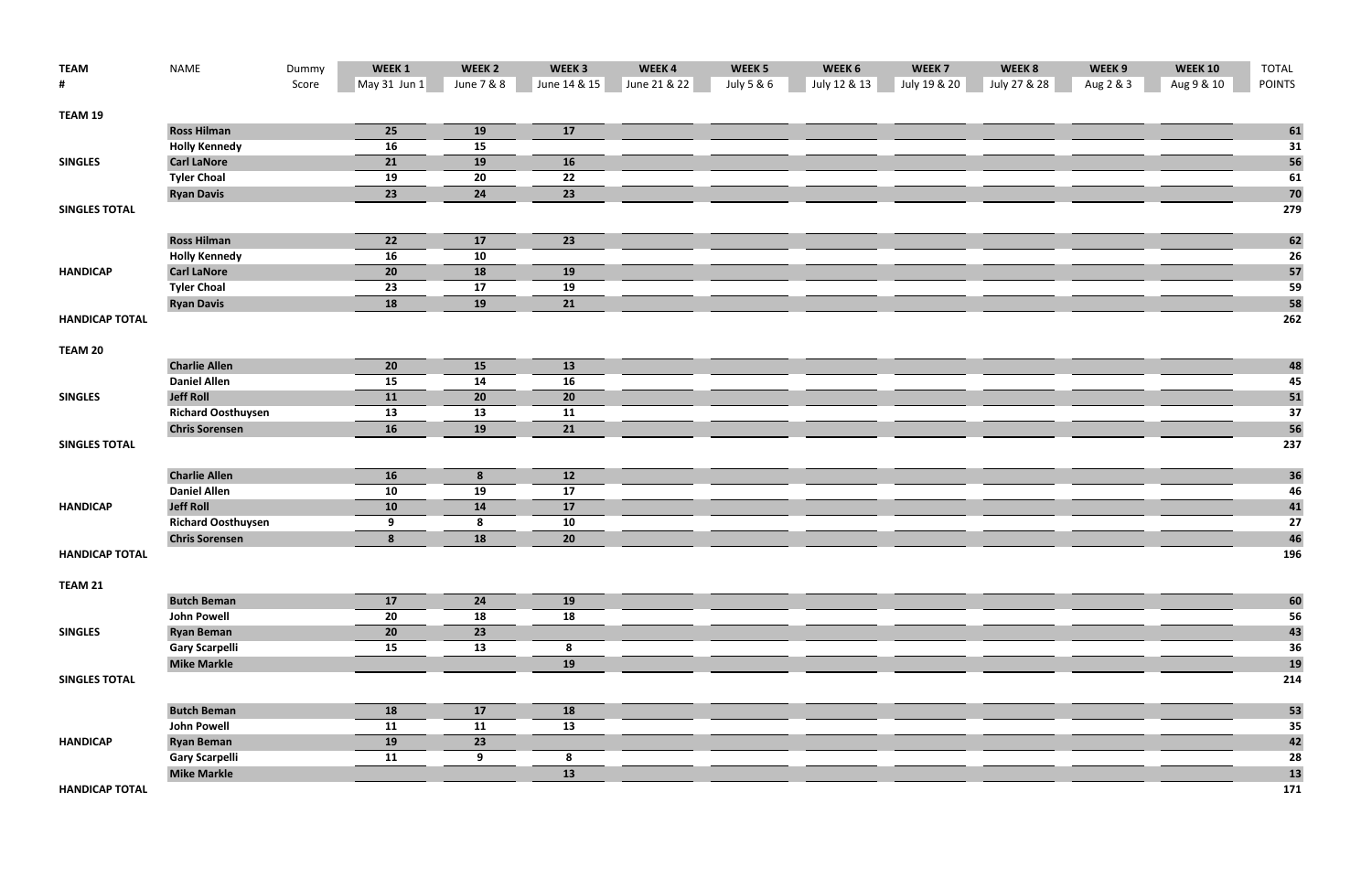| <b>TEAM</b>           | <b>NAME</b>              | Dummy | WEEK 1       | WEEK <sub>2</sub> | WEEK <sub>3</sub> | WEEK4        | WEEK <sub>5</sub> | WEEK 6       | WEEK <sub>7</sub> | WEEK 8       | WEEK 9    | <b>WEEK 10</b> | <b>TOTAL</b>    |
|-----------------------|--------------------------|-------|--------------|-------------------|-------------------|--------------|-------------------|--------------|-------------------|--------------|-----------|----------------|-----------------|
|                       |                          | Score | May 31 Jun 1 | June 7 & 8        | June 14 & 15      | June 21 & 22 | July 5 & 6        | July 12 & 13 | July 19 & 20      | July 27 & 28 | Aug 2 & 3 | Aug 9 & 10     | <b>POINTS</b>   |
| TEAM 22               |                          |       |              |                   |                   |              |                   |              |                   |              |           |                |                 |
|                       | <b>Glenn Halsey</b>      |       | 24           | 19                | 19                |              |                   |              |                   |              |           |                | 62              |
|                       | <b>Roger Levin</b>       |       | 16           |                   | 15                |              |                   |              |                   |              |           |                | 31              |
| <b>SINGLES</b>        | Al Walsh                 |       |              | 22                | 22                |              |                   |              |                   |              |           |                | 44              |
|                       | <b>Ray Kent</b>          |       |              | 16                |                   |              |                   |              |                   |              |           |                | <b>16</b>       |
|                       | <b>Torry Weibel</b>      |       | 22           | 20                | 14                |              |                   |              |                   |              |           |                | 56              |
| <b>SINGLES TOTAL</b>  |                          |       |              |                   |                   |              |                   |              |                   |              |           |                | 209             |
|                       |                          |       |              |                   |                   |              |                   |              |                   |              |           |                |                 |
|                       | <b>Glenn Halsey</b>      |       | 18           | 16                | 14                |              |                   |              |                   |              |           |                |                 |
|                       | <b>Roger Levin</b>       |       | 9            |                   | 10                |              |                   |              |                   |              |           |                | $\frac{48}{19}$ |
| <b>HANDICAP</b>       | Al Walsh                 |       |              | 21                | 17                |              |                   |              |                   |              |           |                | 38              |
|                       | <b>Ray Kent</b>          |       |              | 10                |                   |              |                   |              |                   |              |           |                | 10              |
|                       | <b>Torry Weibel</b>      |       | 18           | 14                | $\overline{7}$    |              |                   |              |                   |              |           |                | 39              |
| <b>HANDICAP TOTAL</b> |                          |       |              |                   |                   |              |                   |              |                   |              |           |                | 154             |
|                       |                          |       |              |                   |                   |              |                   |              |                   |              |           |                |                 |
| TEAM 23               |                          |       |              |                   |                   |              |                   |              |                   |              |           |                |                 |
|                       | <b>Garrett Rees</b>      |       | 24           | 20                | 17                |              |                   |              |                   |              |           |                | 61              |
|                       | <b>James Polis</b>       |       | 16           | 19                | 18                |              |                   |              |                   |              |           |                | 53              |
| <b>SINGLES</b>        | <b>William Werner</b>    |       | 12           | 12                | 11                |              |                   |              |                   |              |           |                | 35              |
|                       | <b>Jeramy Jones</b>      |       |              | 23                |                   |              |                   |              |                   |              |           |                | 23              |
|                       | <b>Rex Rees</b>          |       | 18           | 19                | <b>10</b>         |              |                   |              |                   |              |           |                | 47              |
| <b>SINGLES TOTAL</b>  |                          |       |              |                   |                   |              |                   |              |                   |              |           |                | 219             |
|                       |                          |       |              |                   |                   |              |                   |              |                   |              |           |                |                 |
|                       | <b>Garrett Rees</b>      |       | 9            | <b>16</b>         | 17                |              |                   |              |                   |              |           |                | 42              |
|                       | <b>James Polis</b>       |       | 13           | 14                | 16                |              |                   |              |                   |              |           |                | 43              |
| <b>HANDICAP</b>       | <b>William Werner</b>    |       | 10           | 9                 | 6                 |              |                   |              |                   |              |           |                | 25              |
|                       | <b>Jeramy Jones</b>      |       |              | 20                |                   |              |                   |              |                   |              |           |                | 20              |
|                       | <b>Rex Rees</b>          |       | 9            | 14                | 9                 |              |                   |              |                   |              |           |                | 32              |
| <b>HANDICAP TOTAL</b> |                          |       |              |                   |                   |              |                   |              |                   |              |           |                | 162             |
|                       |                          |       |              |                   |                   |              |                   |              |                   |              |           |                |                 |
| TEAM 24               |                          |       |              |                   |                   |              |                   |              |                   |              |           |                |                 |
|                       | <b>Rustin Bird</b>       |       | 23           | 25                | 23                |              |                   |              |                   |              |           |                | 71              |
|                       | <b>Liem Uncapher</b>     |       | 17           | 21                | 16                |              |                   |              |                   |              |           |                | 54              |
| <b>SINGLES</b>        | <b>Brandon Bird</b>      |       | 23           | 19                | 18                |              |                   |              |                   |              |           |                | 60              |
|                       | <b>Nick Frabasilio</b>   |       | 23           | 20                | 14                |              |                   |              |                   |              |           |                | 57              |
|                       | <b>Corey Juhunke - A</b> |       | 21           |                   | $\overline{22}$   |              |                   |              |                   |              |           |                | 43              |
| <b>SINGLES TOTAL</b>  |                          |       |              |                   |                   |              |                   |              |                   |              |           |                | 285             |
|                       |                          |       |              |                   |                   |              |                   |              |                   |              |           |                |                 |
|                       | <b>Rustin Bird</b>       |       | 20           | 23                | 23                |              |                   |              |                   |              |           |                | 66              |
|                       | <b>Liem Uncapher</b>     |       | 13           | 16                | 20                |              |                   |              |                   |              |           |                | 49              |
| <b>HANDICAP</b>       | <b>Brandon Bird</b>      |       | 18           | 10                | 17                |              |                   |              |                   |              |           |                | 45              |
|                       | <b>Nick Frabasilio</b>   |       | 16           | 17                | 13                |              |                   |              |                   |              |           |                | 46              |
|                       | <b>Corey Juhunke-A</b>   |       | 19           |                   | 19                |              |                   |              |                   |              |           |                | 38              |
| <b>HANDICAP TOTAL</b> |                          |       |              |                   |                   |              |                   |              |                   |              |           |                | 244             |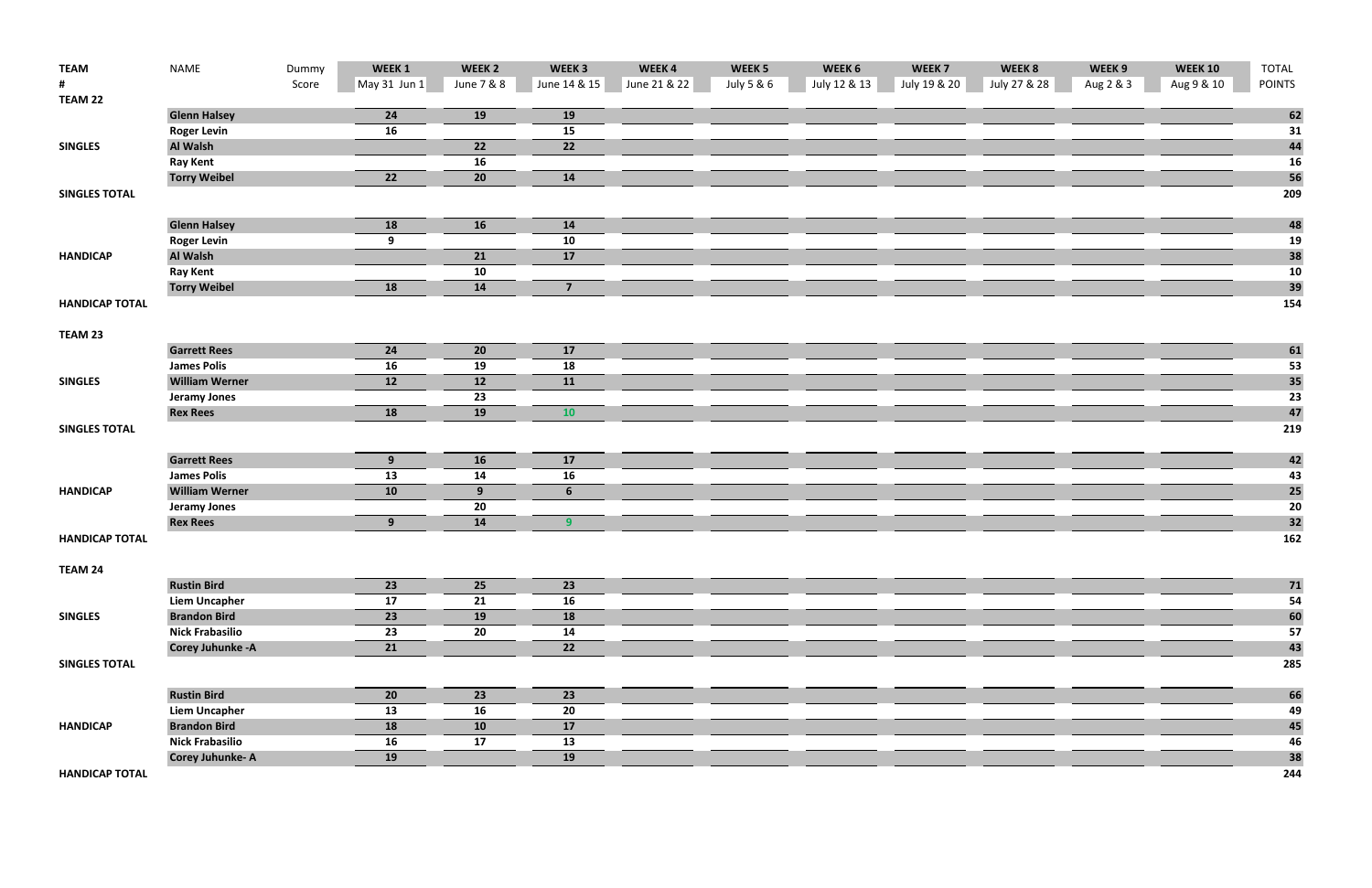| <b>TEAM</b>           | <b>NAME</b>                               | Dummy | WEEK 1         | WEEK <sub>2</sub> | WEEK <sub>3</sub> | WEEK4        | WEEK <sub>5</sub> | WEEK 6       | WEEK <sub>7</sub> | WEEK 8       | WEEK 9    | <b>WEEK 10</b> | <b>TOTAL</b>  |
|-----------------------|-------------------------------------------|-------|----------------|-------------------|-------------------|--------------|-------------------|--------------|-------------------|--------------|-----------|----------------|---------------|
| #                     |                                           | Score | May 31 Jun $1$ | June 7 & 8        | June 14 & 15      | June 21 & 22 | July 5 & 6        | July 12 & 13 | July 19 & 20      | July 27 & 28 | Aug 2 & 3 | Aug 9 & 10     | <b>POINTS</b> |
| TEAM 25               |                                           |       |                |                   |                   |              |                   |              |                   |              |           |                |               |
|                       | <b>Joe Gillipsie</b>                      |       | 25             | 22                | 25                |              |                   |              |                   |              |           |                | 72            |
|                       | <b>Amanda Nacey</b>                       |       | 17             | 19                | 17                |              |                   |              |                   |              |           |                | 53            |
| <b>SINGLES</b>        | <b>Dennis Craig</b>                       |       | 23             | 20                | 23                |              |                   |              |                   |              |           |                | 66            |
|                       | <b>Leo Perez</b>                          |       | 20             | 22                | 23                |              |                   |              |                   |              |           |                | 65            |
|                       | <b>Clint Beavers</b>                      |       | 16             | 19                | 19                |              |                   |              |                   |              |           |                | 54            |
| <b>SINGLES TOTAL</b>  |                                           |       |                |                   |                   |              |                   |              |                   |              |           |                | 310           |
|                       |                                           |       |                |                   |                   |              |                   |              |                   |              |           |                |               |
|                       | <b>Joe Gillipsie</b>                      |       | 24             | <b>16</b>         | 21                |              |                   |              |                   |              |           |                | 61            |
|                       | <b>Amanda Nacey</b>                       |       | 16             | 15                | 18                |              |                   |              |                   |              |           |                | 49            |
| <b>HANDICAP</b>       | <b>Dennis Craig</b>                       |       | 19             | 14                | 21                |              |                   |              |                   |              |           |                | 54            |
|                       | <b>Leo Perez</b>                          |       | 20             | 20                | 15                |              |                   |              |                   |              |           |                | 55            |
|                       | <b>Clint Beavers</b>                      |       | 15             | 17                | 19                |              |                   |              |                   |              |           |                | 51            |
| <b>HANDICAP TOTAL</b> |                                           |       |                |                   |                   |              |                   |              |                   |              |           |                | 270           |
|                       |                                           |       |                |                   |                   |              |                   |              |                   |              |           |                |               |
| TEAM 26               |                                           |       |                |                   |                   |              |                   |              |                   |              |           |                |               |
|                       | <b>Mitchell Stevens</b>                   |       | 23             | 22                | 24                |              |                   |              |                   |              |           |                | 69            |
|                       | <b>Ryan Bellflower</b>                    |       | 16             | 23                | 23                |              |                   |              |                   |              |           |                | 62            |
| <b>SINGLES</b>        | <b>Garrett Egge</b>                       |       | 18             | 17                | 17                |              |                   |              |                   |              |           |                | 52            |
|                       | <b>Robbie Harding</b><br><b>Jr Harris</b> |       | 20             | 21<br>21          | 21                |              |                   |              |                   |              |           |                | 62<br>41      |
| <b>SINGLES TOTAL</b>  |                                           |       |                |                   | 20                |              |                   |              |                   |              |           |                | 286           |
|                       |                                           |       |                |                   |                   |              |                   |              |                   |              |           |                |               |
|                       | <b>Mitchell Stevens</b>                   |       | 23             | <b>19</b>         | 15                |              |                   |              |                   |              |           |                | 57            |
|                       | <b>Ryan Bellflower</b>                    |       | 21             | 19                | 21                |              |                   |              |                   |              |           |                | 61            |
| <b>HANDICAP</b>       | <b>Garrett Egge</b>                       |       | 16             | 15                | 10                |              |                   |              |                   |              |           |                | 41            |
|                       | <b>Robbie Harding</b>                     |       | 12             | 21                | 11                |              |                   |              |                   |              |           |                | 44            |
|                       | <b>Jr Harris</b>                          |       | 21             | 22                | 16                |              |                   |              |                   |              |           |                | 59            |
| <b>HANDICAP TOTAL</b> |                                           |       |                |                   |                   |              |                   |              |                   |              |           |                | 262           |
|                       |                                           |       |                |                   |                   |              |                   |              |                   |              |           |                |               |
| TEAM 27               |                                           |       |                |                   |                   |              |                   |              |                   |              |           |                |               |
|                       | <b>Trey Crouch</b>                        |       | 20             | 22                | 18                |              |                   |              |                   |              |           |                | 60            |
|                       | <b>Bruce Adams</b>                        |       | 14             | 9                 | 11                |              |                   |              |                   |              |           |                | 34            |
| <b>SINGLES</b>        | <b>Ashley Cowser</b>                      |       | 8              | 15                | 9                 |              |                   |              |                   |              |           |                | 32            |
|                       | <b>Ron Wade</b>                           |       | 16             | 11                | 19                |              |                   |              |                   |              |           |                | 46            |
|                       | John Gillen                               |       | 20             | 23                | 14                |              |                   |              |                   |              |           |                | 57            |
| <b>SINGLES TOTAL</b>  |                                           |       |                |                   |                   |              |                   |              |                   |              |           |                | 229           |
|                       | <b>Trey Crouch</b>                        |       | <b>16</b>      | 21                | <b>16</b>         |              |                   |              |                   |              |           |                | 53            |
|                       | <b>Bruce Adams</b>                        |       | 9              | 11                | $6\phantom{1}$    |              |                   |              |                   |              |           |                | 26            |
| <b>HANDICAP</b>       | <b>Ashley Cowser</b>                      |       | 8              | $\overline{4}$    | 6                 |              |                   |              |                   |              |           |                | <b>18</b>     |
|                       | <b>Ron Wade</b>                           |       | 7              | 9                 | 11                |              |                   |              |                   |              |           |                | 27            |
|                       | <b>John Gillen</b>                        |       | 13             | 13                | 12                |              |                   |              |                   |              |           |                | 38            |
|                       |                                           |       |                |                   |                   |              |                   |              |                   |              |           |                |               |

**HANDICAPTOTAL 162**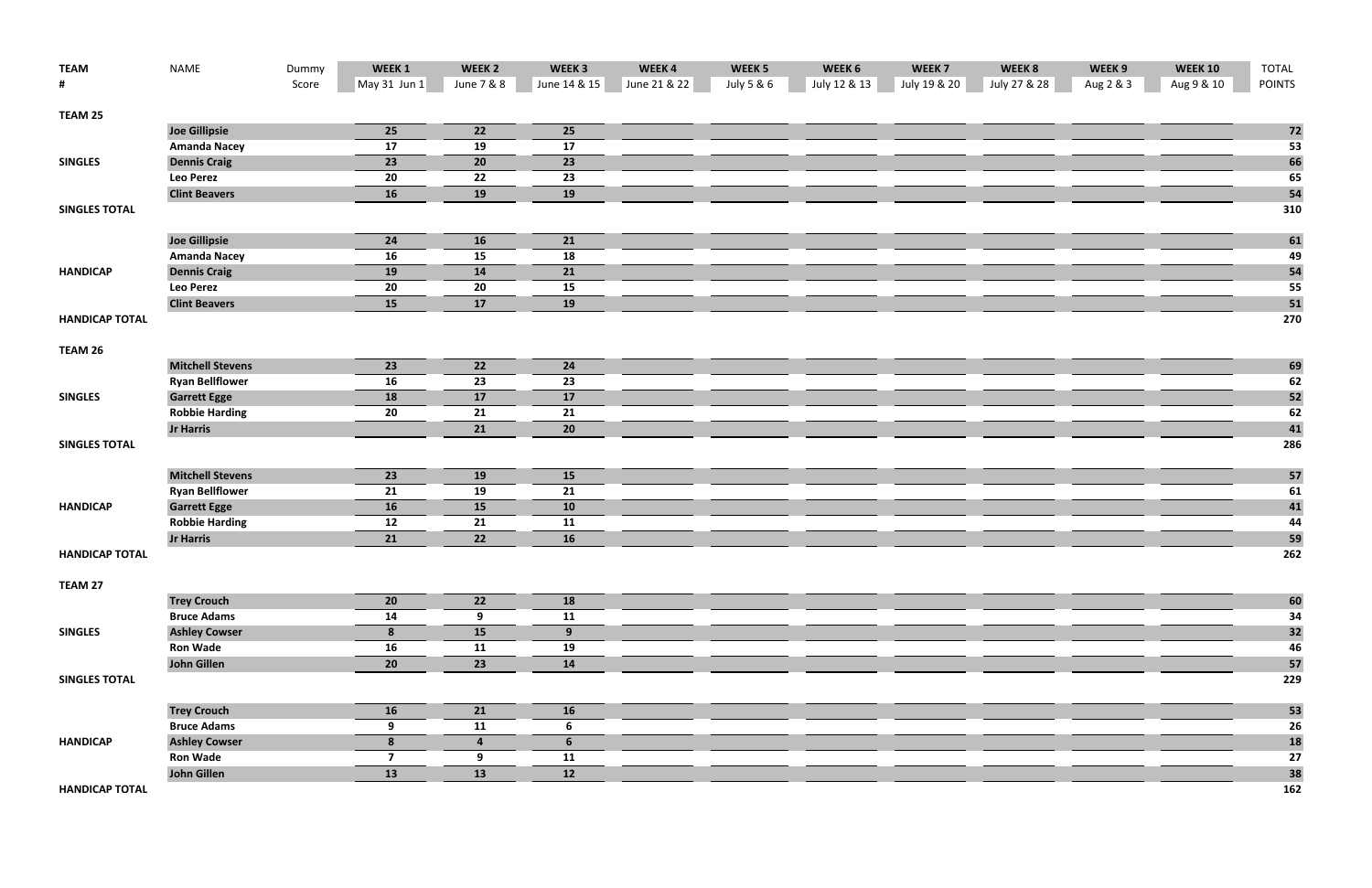| <b>TEAM</b>           | NAME                    | Dummy | WEEK <sub>1</sub>      | WEEK <sub>2</sub> | WEEK <sub>3</sub> | WEEK4        | WEEK <sub>5</sub> | WEEK 6       | WEEK <sub>7</sub> | WEEK 8       | WEEK 9    | <b>WEEK 10</b> | <b>TOTAL</b>  |
|-----------------------|-------------------------|-------|------------------------|-------------------|-------------------|--------------|-------------------|--------------|-------------------|--------------|-----------|----------------|---------------|
| #                     |                         | Score | $\lfloor$ May 31 Jun 1 | June 7 & 8        | June 14 & 15      | June 21 & 22 | July 5 & 6        | July 12 & 13 | July 19 & 20      | July 27 & 28 | Aug 2 & 3 | Aug 9 & 10     | <b>POINTS</b> |
| <b>TEAM 28</b>        |                         |       |                        |                   |                   |              |                   |              |                   |              |           |                |               |
|                       | <b>Cory Juhnke -B</b>   |       | 25                     | 19                | 21                |              |                   |              |                   |              |           |                | 65            |
|                       | <b>Katie Luukkonen</b>  |       | 11                     |                   | 11                |              |                   |              |                   |              |           |                | 31            |
| <b>SINGLES</b>        | <b>David Cutbirth</b>   |       | 12                     | 24                | 11                |              |                   |              |                   |              |           |                | 47            |
|                       | <b>Garrett Ricketss</b> |       | 22                     |                   | 22                |              |                   |              |                   |              |           |                | 44            |
|                       | <b>Open</b>             |       |                        |                   |                   |              |                   |              |                   |              |           |                | $\bf{0}$      |
| <b>SINGLES TOTAL</b>  |                         |       |                        |                   |                   |              |                   |              |                   |              |           |                | 187           |
|                       |                         |       |                        |                   |                   |              |                   |              |                   |              |           |                |               |
|                       | <b>Cory Juhnke-B</b>    |       | 21                     | 14                | 18                |              |                   |              |                   |              |           |                | 53            |
|                       | Katie Luukkonen         |       |                        | 10                |                   |              |                   |              |                   |              |           |                | 24            |
| <b>HANDICAP</b>       | <b>David Cutbirth</b>   |       | 11                     | 18                |                   |              |                   |              |                   |              |           |                | 35            |
|                       | <b>Garrett Ricketss</b> |       | 21                     |                   | 13                |              |                   |              |                   |              |           |                | 34            |
|                       | Open                    |       |                        |                   |                   |              |                   |              |                   |              |           |                | $\bf{0}$      |
| <b>HANDICAP TOTAL</b> |                         |       |                        |                   |                   |              |                   |              |                   |              |           |                | 146           |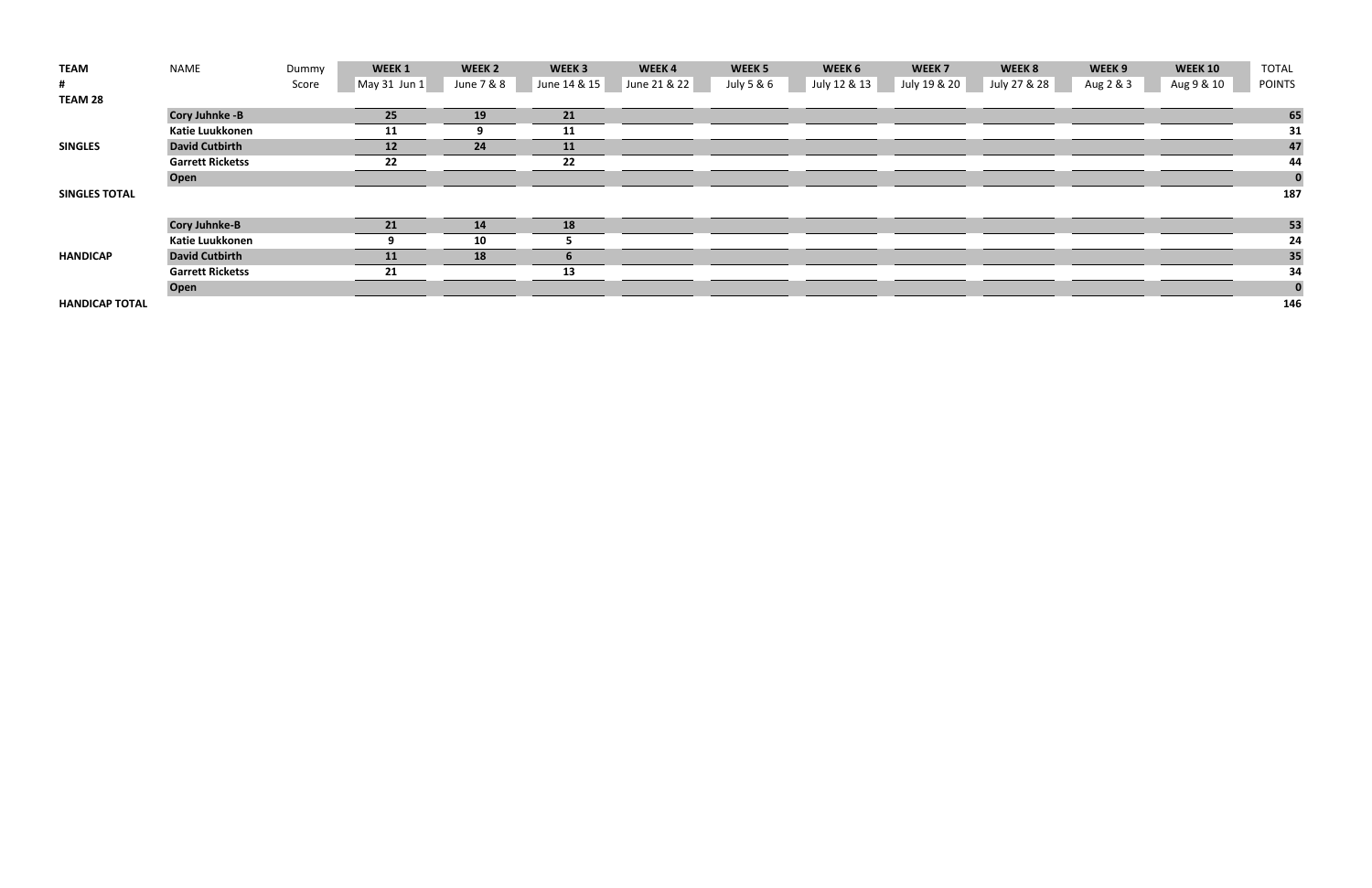## **Week 3 Singles**

| Graham Cox                                  | 73       | Shawn Moore                          | 52       |
|---------------------------------------------|----------|--------------------------------------|----------|
| Joe Gillipsie                               | 72       | Garrett Egge                         | 52       |
| Dave Athey                                  | 71       | Jack Bedessem                        | 52       |
| <b>Rustin Bird</b>                          | 71       | Mike Mudler                          | 52       |
| Kent Satake                                 | 71       | <b>Porter Trabing</b>                | 51       |
| <b>Billy Myer</b>                           | 71       | Jeff Roll                            | 51       |
| Jim Southards                               | 70       | Marshall McFarlan                    | 50       |
| <b>Ryan Davis</b>                           | 70       | <b>Bonnie Athey</b>                  | 50       |
| Mark Wade                                   | 69       | Tara Smith                           | 50       |
| <b>Mitchell Stevens</b>                     | 69       | <b>Tony McGann</b>                   | 49       |
| Justin Pickard                              | 68       | Hunter Johnson                       | 49       |
| Jeff Dodds                                  | 68       | Duane Toro                           | 48       |
| Matt Kelly                                  | 68       | Charlie Allen                        | 48       |
| Waylon Satake                               | 68       | Dominique Lujan                      | 47       |
| Tom Wilson<br>Quade Romsa                   | 68<br>67 | <b>Rex Rees</b><br>David Cutbirth    | 47<br>47 |
| Joe Wheat                                   | 67       |                                      | 47       |
| Murray Hill                                 | 67       | Grahm Jaques<br>Xavier Crater        | 46       |
| Dawson Poteet                               | 66       | Ron Wade                             | 46       |
| <b>Steve Wheat</b>                          | 66       | Steve Leinen                         | 45       |
| John Rindler                                | 66       | Barry Matlack                        | 45       |
| Dennis Craig                                | 66       | Dee Dee Hawk                         | 45       |
| Garrett Lowham                              | 66       | Daniel Allen                         | 45       |
| Cory Juhnke -B                              | 65       | Ross McGee                           | 45       |
| Scott Barry                                 | 65       | Stacey Harvey                        | 44       |
| Jesse Ballard                               | 65       | <b>Robert Nielson</b>                | 44       |
| Leo Perez                                   | 65       | <b>Garrett Ricketss</b>              | 44       |
| Clay Cass                                   | 64       | Al Walsh                             | 44       |
| Craig Carlson                               | 64       | Ryan Beman                           | 43       |
| <b>Blaine Smith</b>                         | 63       | Corey Juhunke -A                     | 43       |
| Ray McElwee                                 | 63       | James Johnson                        | 42       |
| Glenn Halsey                                | 62       | <b>Brittney Rindler</b>              | 42       |
| Jaxen Knaub                                 | 62       | Kim Cameron                          | 42       |
| Robbie Harding                              | 62       | Ed Nowak                             | 42       |
| Gary Risse                                  | 62       | Jr Harris                            | 41       |
| Ryan Bellflower                             | 62       | <b>Tony Kupilik</b>                  | 41       |
| Ross Hilman                                 | 61       | Chris Rice                           | 40       |
| <b>Garrett Rees</b>                         | 61       | Kaelynn Isaccs                       | 40       |
| <b>Bob Davis</b>                            | 61       | Richard Oosthuysen                   | 37       |
| Levi Majewski                               | 61       | Paul Crater                          | 37       |
| <b>Tyler Choal</b>                          | 61       | Gary Scarpelli                       | 36       |
| Mike Scott                                  | 60       | Jerry Jackson                        | 36       |
| <b>Brandon Bird</b>                         | 60       | Jacob McElwee                        | 36       |
| Mark Gunnerson                              | 60       | Kim Meyer                            | 35       |
| Ryan Brown                                  | 60       | William Werner                       | 35       |
| <b>Trey Crouch</b>                          | 60       | <b>Bruce Adams</b><br>Aresenio Lemus | 34       |
| <b>BreAnna Bustos</b><br><b>Butch Beman</b> | 60<br>60 | <b>Esther McGann</b>                 | 34<br>34 |
| Kim Epler                                   | 59       | Dave Walrath                         | 34       |
| Mark Doyle                                  | 58       | Mark Mader                           | 34       |
| Dakota Poteet                               | 58       | <b>Ashley Cowser</b>                 | 32       |
| J.D. Isaacs                                 | 58       | Holly Kennedy                        | 31       |
| Nick Frabasilio                             | 57       | Katie Luukkonen                      | 31       |
| John Gillen                                 | 57       | Roger Levin                          | 31       |
| <b>Ted Lewis</b>                            | 57       | Mike Cunningham                      | 30       |
| <b>Torry Weibel</b>                         | 56       | Hal Embree                           | 30       |
| Carl LaNore                                 | 56       | Sage Loecker                         | 29       |
| John Powell                                 | 56       | Darby Turman                         | 25       |
| Dave Turula                                 | 56       | Jeramy Jones                         | 23       |
| <b>Ted Fritz</b>                            | 56       | Tonya Nielson                        | 22       |
| Charlie Bean                                |          | <b>Kevin Gallegos</b>                | 19       |
| Chris Sorensen                              | 56       |                                      |          |
|                                             | 56       | Mike Markle                          | 19       |
| Colton Rindler                              | 56       | Nate Nielson                         | 18       |
| Connor Rindler                              | 55       | <b>Emily Hirsch</b>                  | 16       |
| Kerry Greaser                               | 55       | Ray Kent                             | 16       |
| Liem Uncapher                               | 54       | Mich Edwards                         | 14       |
| Mark Shively                                | 54       | Maggie Johnson                       | 13       |
| <b>Clint Beavers</b>                        | 54       | Curt Benson                          | 0        |
| Amanda Nacey<br>James Polis                 | 53<br>53 | Open                                 | 0        |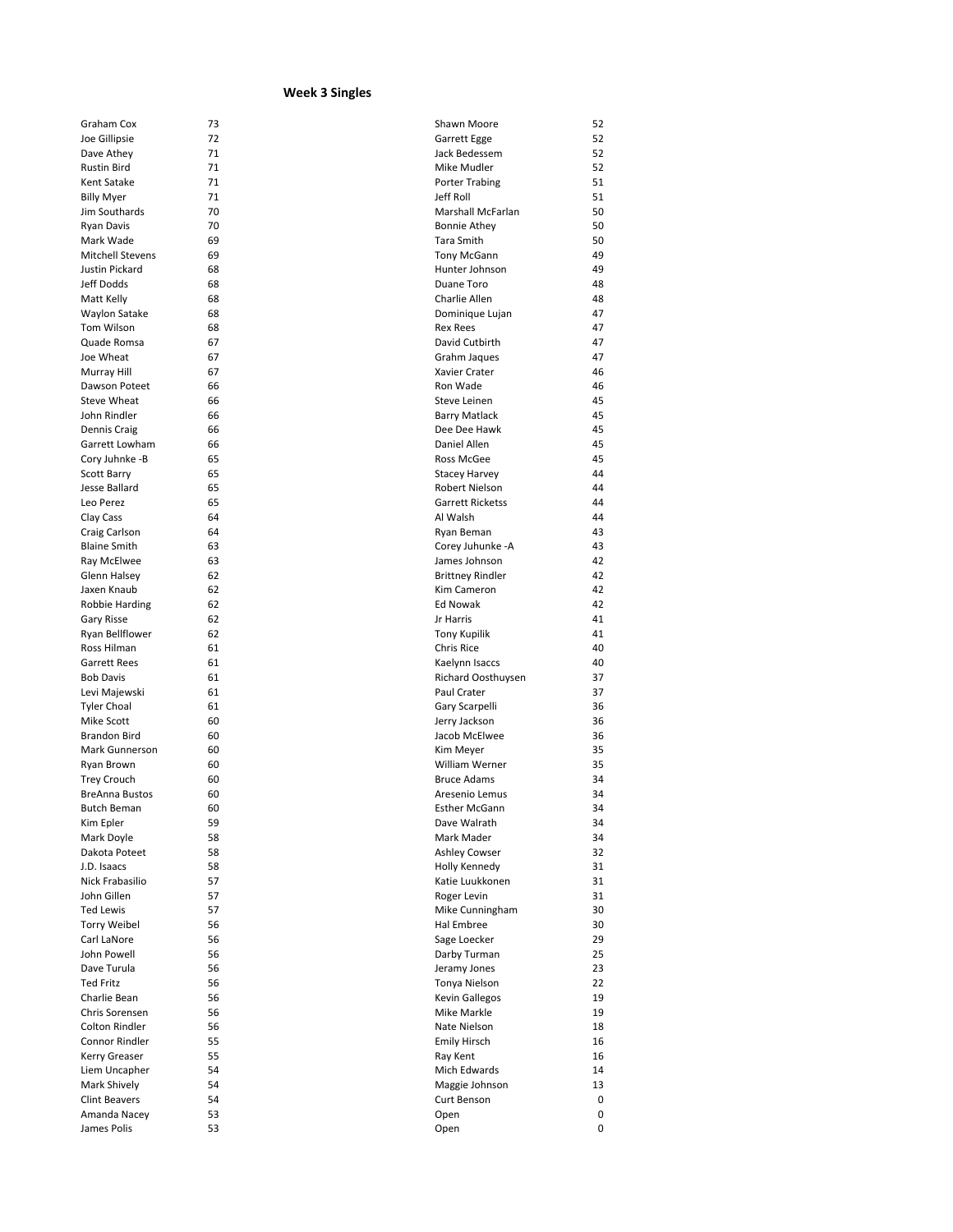## **Week 3 Handicap**

| Graham Cox              | 67 | Jaxen Knaub             | 43 |
|-------------------------|----|-------------------------|----|
| Dawson Poteet           | 67 | <b>Bonnie Athey</b>     | 43 |
| John Rindler            | 67 | Ryan Beman              | 42 |
| Jeff Dodds              | 66 | Matt Kelly              | 42 |
| Kent Satake             | 66 | <b>Garrett Rees</b>     | 42 |
| <b>Rustin Bird</b>      | 66 | <b>Bob Davis</b>        | 41 |
| Dave Athey              | 63 | Garrett Egge            | 41 |
| Glenn Halsey            | 62 | Ray McElwee             | 41 |
| Ross Hilman             | 62 | Gary Risse              | 41 |
| <b>BreAnna Bustos</b>   | 62 | Grahm Jaques            | 41 |
| Joe Gillipsie           | 61 | Jeff Roll               | 41 |
| Ryan Bellflower         | 61 | Charlie Bean            | 41 |
| Joe Wheat               | 61 | Kaelynn Isaccs          | 40 |
| Jesse Ballard           | 60 | <b>Brittney Rindler</b> | 40 |
| Jr Harris               | 59 | Robert Nielson          | 40 |
| <b>Tyler Choal</b>      | 59 | Levi Majewski           | 39 |
| <b>Blaine Smith</b>     | 59 | <b>Tony Kupilik</b>     | 39 |
| Murray Hill             | 58 | Steve Leinen            | 38 |
| Clay Cass               | 58 | John Gillen             | 38 |
| <b>Ryan Davis</b>       | 58 | Corey Juhunke- A        | 38 |
| <b>Mitchell Stevens</b> | 57 | Duane Toro              | 37 |
| Waylon Satake           | 57 | Charlie Allen           | 36 |
| Carl LaNore             | 57 | Marshall McFarlan       | 36 |
| <b>Torry Weibel</b>     | 56 | Xavier Crater           | 36 |
| Justin Pickard          | 56 | Jack Bedessem           | 36 |
| Jim Southards           | 56 | David Cutbirth          | 35 |
| <b>Billy Myer</b>       | 56 | <b>Tony McGann</b>      | 35 |
| Steve Wheat             | 56 | John Powell             | 35 |
| Dakota Poteet           | 55 | Hal Embree              | 35 |
| Leo Perez               | 55 | <b>Esther McGann</b>    | 34 |
| Dave Turula             | 55 | Garrett Ricketss        | 34 |
| Mark Wade               | 55 | Dominique Lujan         | 33 |
| Mike Scott              | 54 | Shawn Moore             | 33 |
| Kim Epler               | 54 | Paul Crater             | 33 |
| Dennis Craig            | 54 | <b>Rex Rees</b>         | 32 |
| Quade Romsa             | 53 | James Johnson           | 32 |
| <b>Trey Crouch</b>      | 53 | Roger Levin             | 31 |
| <b>Colton Rindler</b>   | 53 | Jacob McElwee           | 31 |
| Cory Juhnke-B           | 53 | Dave Walrath            | 30 |
| <b>Butch Beman</b>      | 53 | Kim Cameron             | 30 |
| Craig Carlson           | 53 | <b>Stacey Harvey</b>    | 30 |
| Connor Rindler          | 52 | Mike Cunningham         | 29 |
| Tom Wilson              | 52 | Gary Scarpelli          | 28 |
| Mike Mudler             | 52 | Darby Turman            | 28 |
| Mark Gunnerson          | 52 | Mark Shively            | 27 |
| <b>Ted Fritz</b>        | 51 | Richard Oosthuysen      | 27 |
| Garrett Lowham          | 51 | Ron Wade                | 27 |
| <b>Clint Beavers</b>    | 51 | Holly Kennedy           | 26 |
| Porter Trabing          | 49 | <b>Bruce Adams</b>      | 26 |
| Ryan Brown              | 49 | Ed Nowak                | 26 |
| Amanda Nacey            | 49 | William Werner          | 25 |
| Liem Uncapher           | 49 | Sage Loecker            | 25 |
| Mark Doyle              | 48 | Katie Luukkonen         | 24 |
| J.D. Isaacs             | 48 | Jeramy Jones            | 20 |
| <b>Barry Matlack</b>    | 47 | Mark Mader              | 20 |
| <b>Ted Lewis</b>        | 47 | Kim Meyer               | 20 |
| Nick Frabasilio         | 46 | Tonya Nielson           | 20 |
| Daniel Allen            | 46 | Aresenio Lemus          | 18 |
| Chris Sorensen          | 46 | <b>Ashley Cowser</b>    | 18 |
| <b>Scott Barry</b>      | 45 | Chris Rice              | 17 |
| Dee Dee Hawk            | 45 | <b>Emily Hirsch</b>     | 17 |
| Tara Smith              | 45 | <b>Kevin Gallegos</b>   | 17 |
| Brandon Bird            | 45 | Ray Kent                | 16 |
| Jerry Jackson           | 45 | Mich Edwards            | 14 |
| Kerry Greaser           | 45 | Maggie Johnson          | 13 |
| Ross McGee              | 45 | Mike Markle             | 13 |
| Robbie Harding          | 44 | Nate Nielson            | 12 |
| Al Walsh                | 44 | Curt Benson             | 0  |
| Hunter Johnson          | 43 | Open                    | 0  |
| James Polis             | 43 | Open                    | 0  |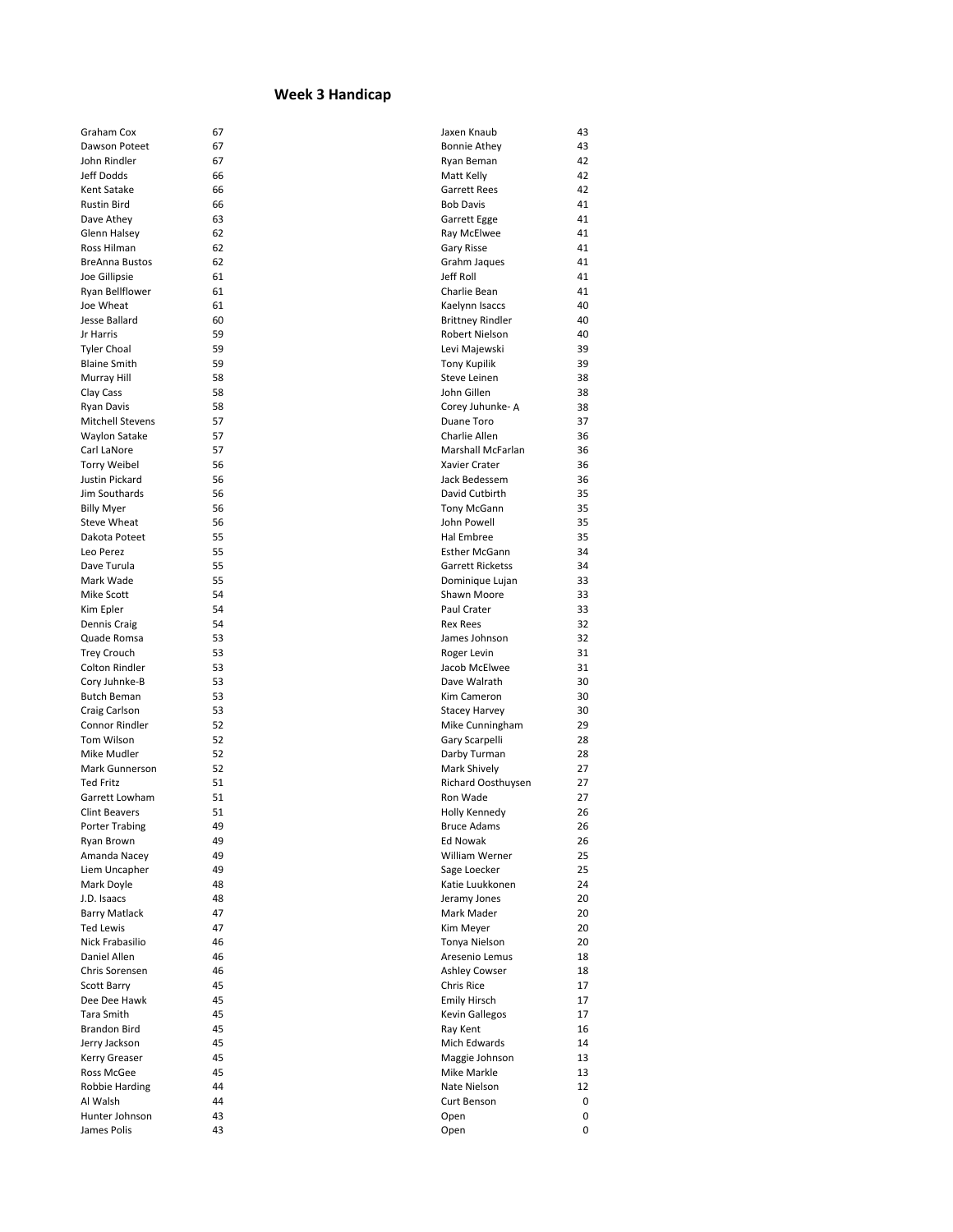## **After Week 3**

|                                     | Singles  | Handicap | HOA        |                                          |                 |           |             |
|-------------------------------------|----------|----------|------------|------------------------------------------|-----------------|-----------|-------------|
| Graham Cox                          | 73       | 67       | 140        | John Gillen                              | 57              | 38        | 95          |
| <b>Rustin Bird</b>                  | 71       | 66       | 137        | <b>Tara Smith</b>                        | 50              | 45        | 95          |
| Kent Satake                         | 71       | 66       | 137        | Garrett Egge                             | 52              | 41        | 93          |
| Dave Athey                          | 71       | 63       | 134        | <b>Bonnie Athey</b>                      | 50              | 43        | 93          |
| Jeff Dodds                          | 68       | 66       | 134        | <b>Barry Matlack</b>                     | 45              | 47        | 92          |
| Dawson Poteet                       | 66       | 67       | 133        | Hunter Johnson                           | 49              | 43        | 92          |
| Joe Gillipsie                       | 72       | 61       | 133        | Jeff Roll                                | 51              | 41        | 92          |
| John Rindler                        | 66       | 67       | 133        | John Powell                              | 56              | 35        | 91          |
| Joe Wheat                           | 67       | 61       | 128        | Daniel Allen                             | 45              | 46        | 91          |
| <b>Ryan Davis</b>                   | 70       | 58       | 128        | Dee Dee Hawk                             | 45              | 45        | 90          |
| <b>Billy Myer</b>                   | 71       | 56       | 127        | Grahm Jaques                             | 47              | 41        | 88          |
| <b>Mitchell Stevens</b>             | 69       | 57       | 126        | Jack Bedessem                            | 52              | 36        | 88          |
| <b>Jim Southards</b>                | 70       | 56       | 126        | Al Walsh                                 | 44              | 44        | 88          |
| Murray Hill                         | 67       | 58       | 125        | Marshall McFarlan                        | 50              | 36        | 86          |
| <b>Waylon Satake</b>                | 68       | 57       | 125        | Ryan Beman                               | 43              | 42        | 85          |
| Jesse Ballard                       | 65       | 60       | 125        | <b>Duane Toro</b>                        | 48              | 37        | 85          |
| Justin Pickard                      | 68       | 56       | 124        | Shawn Moore                              | 52              | 33        | 85          |
| Glenn Halsey                        | 62       | 62       | 124        | <b>Tony McGann</b>                       | 49              | 35        | 84          |
| Mark Wade                           | 69       | 55       | 124        | Charlie Allen                            | 48              | 36        | 84          |
| Ross Hilman                         | 61       | 62       | 123        | Robert Nielson                           | 44              | 40        | 84          |
| <b>Ryan Bellflower</b>              | 62       | 61       | 123        | Steve Leinen                             | 45              | 38        | 83          |
| <b>Blaine Smith</b>                 | 63       | 59       | 122        | David Cutbirth                           | 47              | 35        | 82          |
| <b>BreAnna Bustos</b>               | 60       | 62       | 122        | Xavier Crater                            | 46              | 36        | 82          |
| Clay Cass                           | 64       | 58       | 122        | <b>Brittney Rindler</b>                  | 42              | 40        | 82          |
| <b>Steve Wheat</b>                  | 66       | 56       | 122        | Mark Shively                             | 54              | 27        | 81          |
| Quade Romsa                         | 67       | 53       | 120        | Jerry Jackson                            | 36              | 45        | 81          |
| Leo Perez                           | 65       | 55       | 120        | Corey Juhunke -A                         | 43              | 38        | 81          |
| <b>Tyler Choal</b>                  | 61       | 59       | 120        | Dominique Lujan                          | 47              | 33        | 80          |
| <b>Tom Wilson</b>                   | 68       | 52       | 120        | Kaelynn Isaccs                           | 40              | 40        | 80          |
| Dennis Craig                        | 66       | 54       | 120        | <b>Tony Kupilik</b>                      | 41              | 39        | 80          |
| Cory Juhnke -B                      | 65       | 53       | 118        | <b>Rex Rees</b>                          | 47              | 32        | 79          |
| Craig Carlson                       | 64       | 53       | 117        | Garrett Ricketss                         | 44              | 34        | 78          |
| Garrett Lowham                      | 66       | 51       | 117        | James Johnson                            | 42              | 32        | 74          |
| Mike Scott                          | 60       | 54       | 114        | Stacey Harvey                            | 44              | 30        | 74          |
| <b>Trey Crouch</b>                  | 60       | 53       | 113        | Ron Wade                                 | 46              | 27        | 73          |
| Carl LaNore                         | 56       | 57       | 113        | Kim Cameron                              | 42              | 30        | 72          |
| Kim Epler                           | 59       | 54       | 113        | Paul Crater                              | 37              | 33        | 70          |
| Dakota Poteet                       | 58       | 55       | 113        | <b>Esther McGann</b>                     | 34              | 34        | 68          |
| <b>Butch Beman</b>                  | 60       | 53       | 113        | Ed Nowak                                 | 42              | 26        | 68          |
| <b>Torry Weibel</b>                 | 56       | 56       | 112        | Jacob McElwee                            | 36              | 31        | 67          |
| Mark Gunnerson                      | 60       | 52       | 112        | Hal Embree                               | 30              | 35        | 65          |
| Dave Turula                         | 56       | 55       | 111        | Gary Scarpelli                           | 36              | 28        | 64          |
| <b>Scott Barry</b>                  | 65       | 45       | 110        | Richard Oosthuyser                       | 37              | 27        | 64          |
| Matt Kelly                          | 68<br>65 | 42<br>45 | 110<br>110 | Dave Walrath                             | 34<br>31        | 30<br>31  | 64<br>62    |
| Ross McGee                          | 60       | 49       | 109        | Roger Levin                              | 34              | 26        | 60          |
| Ryan Brown<br><b>Colton Rindler</b> | 56       | 53       | 109        | <b>Bruce Adams</b><br><b>Bruce Adams</b> | 34              | 26        | 60          |
| <b>Connor Rindler</b>               | 55       | 52       |            |                                          | 35              | 25        | 60          |
| <b>Ted Fritz</b>                    | 56       | 51       | 107<br>107 | William Werner<br>Mike Cunningham        | 30              | 29        | 59          |
| <b>Robbie Harding</b>               | 62       | 44       | 106        | <b>Holly Kennedy</b>                     | 31              | 26        | 57          |
| Mark Doyle                          | 58       | 48       | 106        | Chris Rice                               | 40              | 17        | 57          |
| J.D. Isaacs                         | 58       | 48       | 106        | Katie Luukkonen                          | 31              | 24        | 55          |
| <b>Brandon Bird</b>                 | 60       | 45       | 105        | Kim Meyer                                | 35              | 20        | 55          |
| Jaxen Knaub                         | 62       | 43       | 105        | Sage Loecker                             | 29              | 25        | 54          |
| <b>Clint Beavers</b>                | 54       | 51       | 105        | Mark Mader                               | 34              | 20        | 54          |
| Ray McElwee                         | 63       | 41       | 104        | Darby Turman                             | 25              | 28        | 53          |
| <b>Ted Lewis</b>                    | 57       | 47       | 104        | Aresenio Lemus                           | 34              | 18        | 52          |
| Mike Mudler                         | 52       | 52       | 104        | <b>Ashley Cowser</b>                     | 32              | 18        | 50          |
| Nick Frabasilio                     | 57       | 46       | 103        | Jeramy Jones                             | 23              | 20        | 43          |
| Gary Risse                          | 62       | 41       | 103        | Tonya Nielson                            | $\overline{22}$ | 20        | 42          |
| <b>Garrett Rees</b>                 | 61       | 42       | 103        | Kevin Gallegos                           | 19              | 17        | 36          |
| Liem Uncapher                       | 54       | 49       | 103        | <b>Emily Hirsch</b>                      | 16              | 17        | 33          |
| <b>Bob Davis</b>                    | 61       | 41       | 102        | Ray Kent                                 | 16              | 16        | 32          |
| Amanda Nacey                        | 53       | 49       | 102        | Mike Markle                              | 19              | 13        | 32          |
| Chris Sorensen                      | 56       | 46       | 102        | Nate Nielson                             | 18              | 12        | 30          |
| Jr Harris                           | 41       | 59       | 100        | Mich Edwards                             | 14              | 14        | 28          |
| <b>Porter Trabing</b>               | 51       | 49       | 100        | Maggie Johnson                           | 13              | 13        | 26          |
| Levi Majewski                       | 61       | 39       | 100        | Curt Benson                              | $\overline{0}$  | $\pmb{0}$ | $\mathbf 0$ |
| Kerry Greaser                       | 55       | 45       | 100        | Open                                     | 0               | 0         | 0           |
| Charlie Bean                        | 56       | 41       | 97         | Open                                     | $\pmb{0}$       | $\pmb{0}$ | 0           |
| James Polis                         | 53       | 43       | 96         |                                          |                 |           |             |
|                                     |          |          |            |                                          |                 |           |             |

| John Gillen             | 57             | 38              | 95              |
|-------------------------|----------------|-----------------|-----------------|
| Tara Smith              | 50             | 45              | 95              |
| Garrett Egge            | 52             | 41              | 93              |
| <b>Bonnie Athey</b>     | 50             | 43              | 93              |
| <b>Barry Matlack</b>    | 45             | 47              | 92              |
|                         | 49             |                 |                 |
| Hunter Johnson          |                | 43              | 92              |
| Jeff Roll               | 51             | 41              | 92              |
| John Powell             | 56             | 35              | 91              |
| Daniel Allen            | 4 <sub>5</sub> | 46              | 91              |
| Dee Dee Hawk            | 45             | 45              | 90              |
| Grahm Jaques            | 47             | 41              | 88              |
| <b>Jack Bedessem</b>    | 52             | 36              | 88              |
| Al Walsh                | 44             | 44              | 88              |
| Marshall McFarlan       | 50             | 36              | 86              |
|                         |                |                 |                 |
| Ryan Beman              | 43             | 42              | 85              |
| <b>Duane Toro</b>       | 48             | $\overline{37}$ | 85              |
| Shawn Moore             | 52             | 33              | 85              |
| <b>Tony McGann</b>      | 49             | 35              | 84              |
| Charlie Allen           | 48             | 36              | 84              |
| <b>Robert Nielson</b>   | 44             | 40              | 84              |
| <b>Steve Leinen</b>     | 45             | 38              | 83              |
| David Cutbirth          | 47             | 35              | 82              |
| Xavier Crater           | 46             | 36              | 82              |
|                         | 42             |                 | 82              |
| <b>Brittney Rindler</b> |                | 40              |                 |
| Mark Shively            | 54             | 27              | 81              |
| Jerry Jackson           | 36             | 45              | 81              |
| Corey Juhunke - A       | 43             | 38              | 81              |
| Dominique Lujan         | 47             | 33              | 80              |
| Kaelynn Isaccs          | 40             | 40              | 80              |
| <b>Tony Kupilik</b>     | 41             | 39              | 80              |
| <b>Rex Rees</b>         | 47             | 32              | 79              |
| <b>Garrett Ricketss</b> | 44             | 34              | 78              |
|                         |                |                 |                 |
| James Johnson           | 42             | 32              | 74              |
| <b>Stacey Harvey</b>    | 44             | 30              | 74              |
| Ron Wade                | 46             | 27              | 73              |
| Kim Cameron             | 42             | 30              | $\overline{72}$ |
| Paul Crater             | 37             | 33              | 70              |
| <b>Esther McGann</b>    | 34             | 34              | 68              |
| <b>Ed Nowak</b>         | 42             | 26              | 68              |
| Jacob McElwee           | 36             | 31              | 67              |
| <b>Hal Embree</b>       | 30             | 35              | 65              |
|                         | 36             | 28              | 64              |
| Gary Scarpelli          |                |                 |                 |
| Richard Oosthuyser      | 37             | 27              | 64              |
| Dave Walrath            | 34             | 30              | 64              |
| Roger Levin             | 31             | 31              | 62              |
| <b>Bruce Adams</b>      | 34             | 26              | 60              |
| <b>Bruce Adams</b>      | 34             | 26              | 60              |
| William Werner          | 35             | 25              | 60              |
| Mike Cunningham         | 30             | 29              | 59              |
| <b>Holly Kennedy</b>    | 31             | 26              | 57              |
| <b>Chris Rice</b>       | 40             | 17              | 57              |
|                         |                |                 |                 |
| Katie Luukkonen         | 31             | 24              | 55              |
| Kim Meyer               | 35             | 20              | 55              |
| Sage Loecker            | 29             | 25              | 54              |
| Mark Mader              | 34             | 20              | 54              |
| Darby Turman            | 25             | 28              | 53              |
| Aresenio Lemus          | 34             | 18              | 52              |
| <b>Ashley Cowser</b>    | 32             | 18              | 50              |
| Jeramy Jones            | 23             | 20              | 43              |
| Tonya Nielson           | 22             | 20              | 42              |
|                         |                |                 |                 |
| <b>Kevin Gallegos</b>   | 19             | 17              | 36              |
| <b>Emily Hirsch</b>     | 16             | 17              | 33              |
| Ray Kent                | 16             | 16              | 32              |
| <b>Mike Markle</b>      | 19             | $\overline{13}$ | 32              |
| Nate Nielson            | 18             | 12              | 30              |
| <b>Mich Edwards</b>     | 14             | 14              | 28              |
| Maggie Johnson          | 13             | 13              | 26              |
| Curt Benson             | 0              | 0               | 0               |
|                         | 0              | 0               | 0               |
| Open                    |                | 0               | 0               |
| Open                    | 0              |                 |                 |